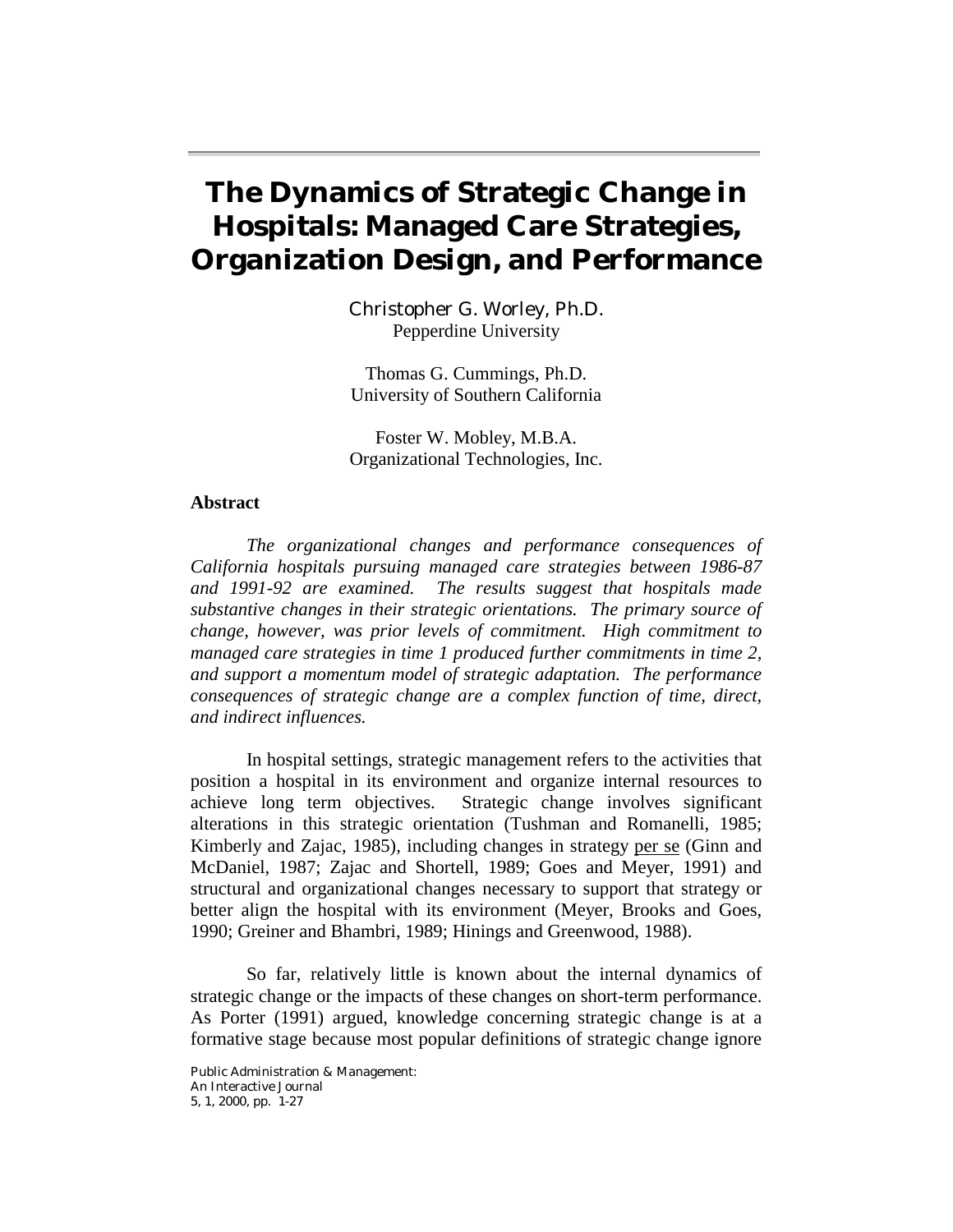time and process. For example, hospital change research has focused on changes in strategy resulting from Medicare/Medicaid and prospective payment (DRG) legislation (e.g., Goodstein and Boeker, 1991; Ginn and McDaniel, 1987; Peters and Iseng, 1983; Zajac and Shortell, 1989), and on the survival rates of hospitals associated with these regulatory discontinuities (Arnould and DeBrock, 1986; Alexander and Amburgey, 1987). The population ecology perspective generally ignores internal organizational changes suggesting that any variation that might be selected by the environment is essentially random (Aldrich, 1979). Similarly, strategic change research that focuses only on changes in strategy per se typically ignores the organizational design issues associated with those changes (research based on Tushman and Romanelli's concept of strategic orientation is an important exception, e.g., Tushman, Virany, and Romanelli, 1987; Lant, Milliken and Bantra, 1992). As a result, the withinfirm dynamics of strategic change are often glossed over and under appreciated (Greiner and Bhambri, 1989).

 The purpose of this research is to understand better the within-firm dynamics of hospital strategic change as well as the performance consequences of those changes. Specifically, we develop and test a longitudinal model of hospital strategic change under a managed care environment. We propose that current strategies vis-à-vis managed care will impact organization design and performance variables in the subsequent time period and that current design and performance characteristics will impact managed care strategies in the future. Configurational approaches to strategic change are taken as a theoretical point of departure. A two-period causal model is presented of the dynamic relations among strategy, governance, operations, controls, and performance and is estimated using a sample of California hospitals between 1987-88 and 1991-92.

## **Strategic Change In A Managed Care Environment**

 Recent strategic management research has adopted a configurational approach (Meyer, Tsui, and Hinings, 1993; Miller and Friesen, 1984) which addresses complex sets of interrelationships among variables that comprise specific strategic orientations. For example, Miles and Snow's (1978) familiar Prospector and Defender configurations imply an internally consistent set of strategies, structures, and processes. A strategic orientation, then, is a constellation of strategy and organization design components that mutually support one another.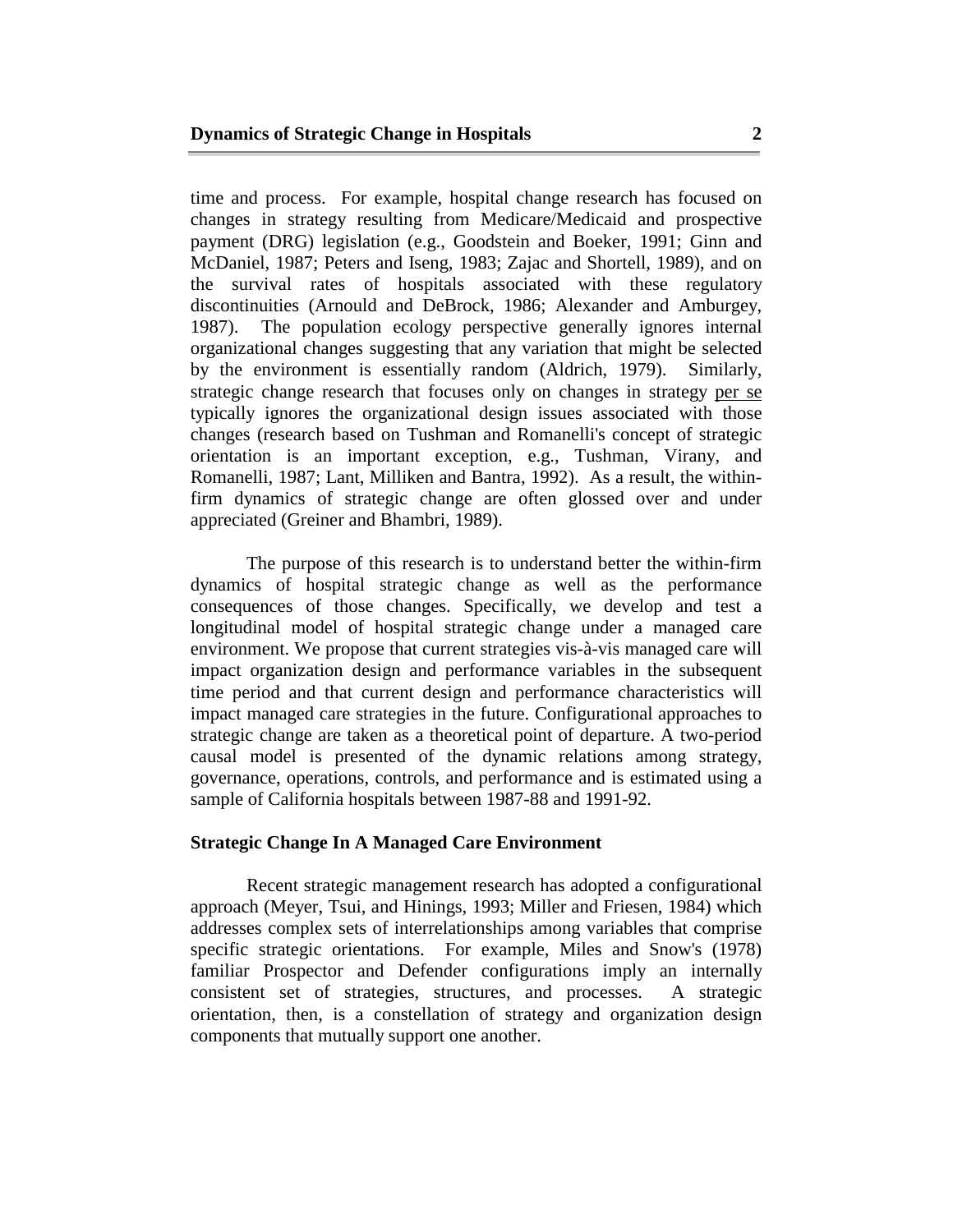Configurational researchers interested in strategic change assess whether an organization shifts its strategic orientation (e.g., Smith and Grimm, 1987; Zajac and Shortell, 1989; Goes and Meyer, 1991) and examine the impact such a change has on performance. Unfortunately, this focus on strategic orientation often prevents unraveling the reciprocal impact between performance and the individual variables comprising the configuration (Ketchen, Thomas, and Snow, 1993). Thus, what is neglected is the within-firm dynamics that lead an organization from one strategic orientation to another, the order in which these variables change, and the impact of these individual changes on performance.

 It is these internal dynamics that are of interest to organizational change researchers, and perhaps more importantly, to managers and administrators. Acknowledging relationships among the variables that make up a strategic orientation and recognizing that any change in orientation is likely to be a function of how these variables change over time results in a longitudinal model such as in Figure 1. It proposes that at any particular point in time, a hospital's strategic orientation can be represented by its strategy, governance relationships vis-a-vis physicians, operations characteristics, and emphasis on control systems. These variables are in line with configurational theories (Tushman and Romanelli, 1985) as well as suggestions made by industry press (Friedman, 1993; Johnsson, 1992; Traska, 1988). Figure 1 also suggests that a hospital's strategic orientation and performance in time 1 affects its strategic orientation and performance in time 2. More specific relationships are proposed below.

## **Stability Of Strategic Orientation**

 Ecological and institutional perspectives support stability in strategic orientations over time while choice perspectives emphasis change (Astley and Van de Ven, 1983; Hrebiniak and Joyce, 1985). Miller and Friesen (1980) offered an alternative concept, momentum, to suggest that organizations tend to continue along trajectories established during rare revolutions. Momentum, unlike stability, suggests that the organization is changing but in a consistent direction. Hypothesis 1 proposes that the variables in Figure 1 will exhibit momentum over time (in the interest of space, one hypothesis is proposed for all of the serial relationships).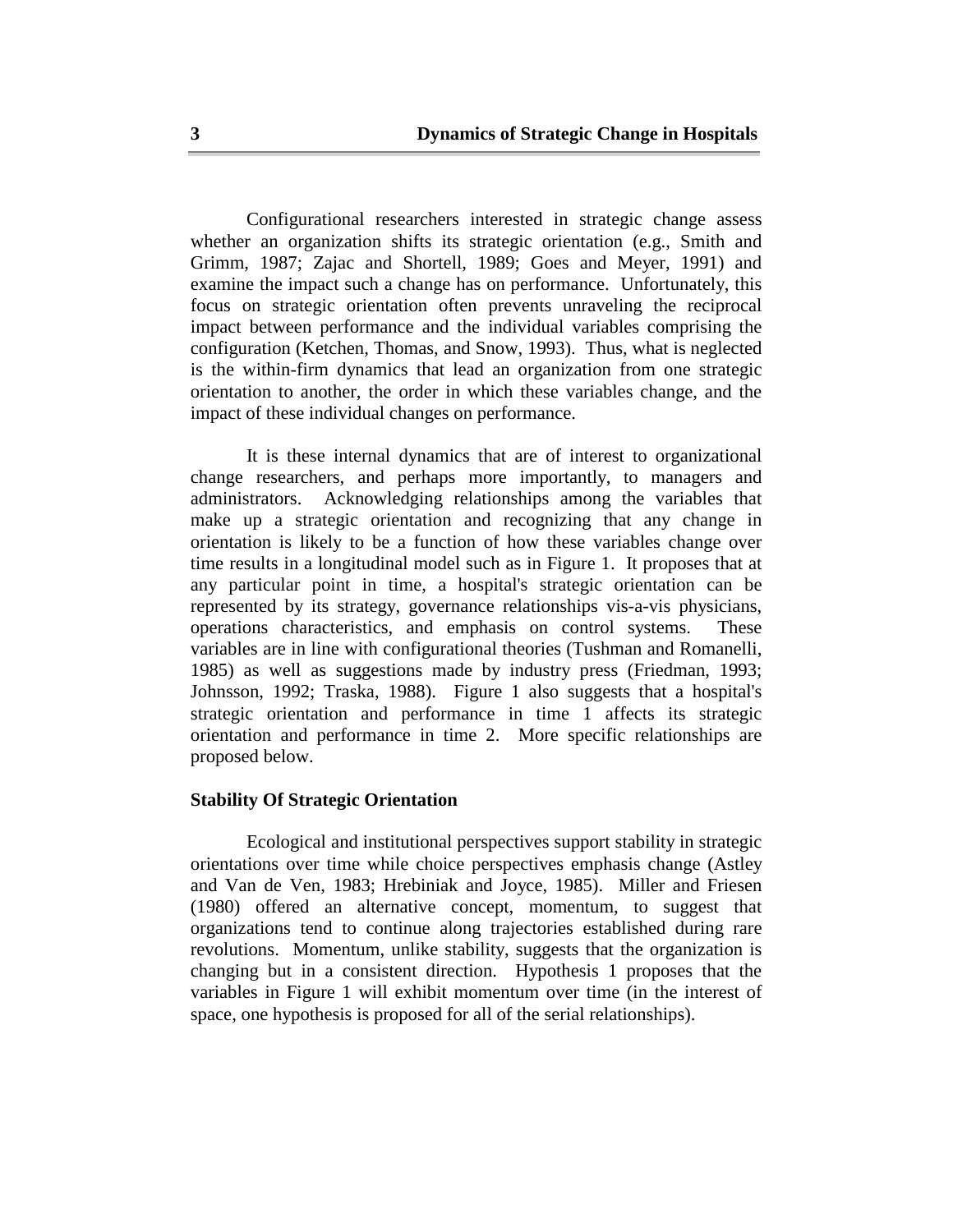H1: Hospitals with particular managed care strategies, governance structures, operational characteristics, and information and control orientations in time 1 are likely to have similar strategies, structures, operations and control in time 2.

# **Reciprocal Relationships Among Managed Care Strategy, Organization Design, and Performance**

 Managed care is a growing form of health care financing and delivery that shifts risk to the provider of care, such as a hospital, by contracting for reimbursement based on a discounted charge or per diem rate. Popular examples of managed care include health maintenance organizations (HMOs) and preferred provider organizations (PPOs). Compared to more traditional fee-for-service, indemnity arrangements, managed care strategies imply changes in three aspects of a hospital's strategic orientation: governance, operations, and control. Managed care strategies are also expected to affect performance. These same variables, in turn, are expected to influence subsequent changes in a firm's managed care strategy.

 Managed Care and Governance. Formulating and implementing strategic change implies alterations in the way hospitals are governed (Goodstein and Boeker, 1991). In an effort to reduce costs, managed care requires a strong relationship between hospitals and other health care providers, such as physicians (Johnsson, 1992). A common approach for gaining physician input into decisions regarding hospital services and technology is to involve them on the board of directors or board of trustees of the hospital. This group is involved in making decisions on important capital expenditures, managed care contracts, and other hospital operations (Fennell and Alexander, 1989).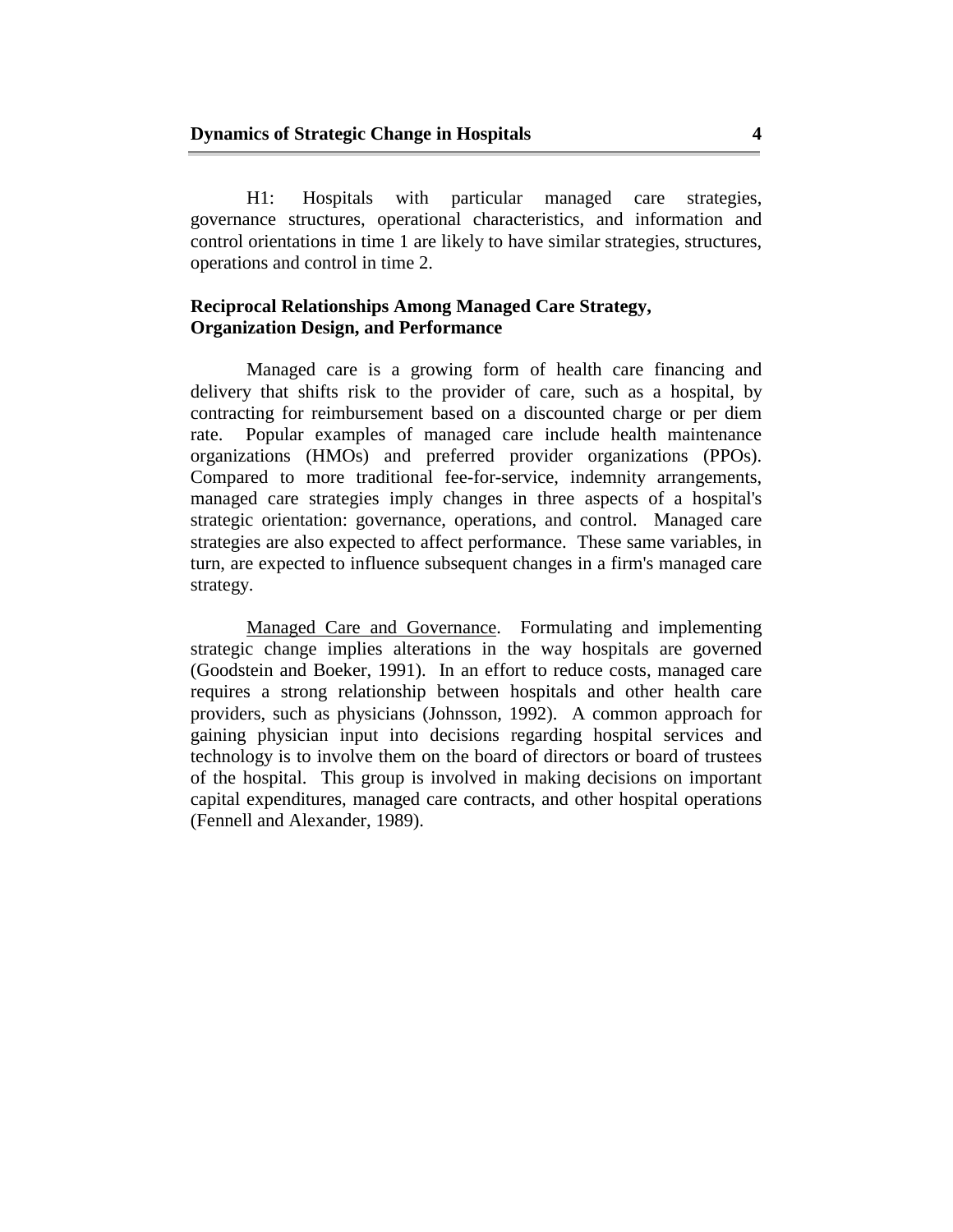# FIGURE 1

The Theoretical Model of Hospital Strategic Change



Note: Structural errors assumed to be uncorrelated. Covariance between exogenous variables assumed but not shown. Serial paths assumed but not shown to improve clarity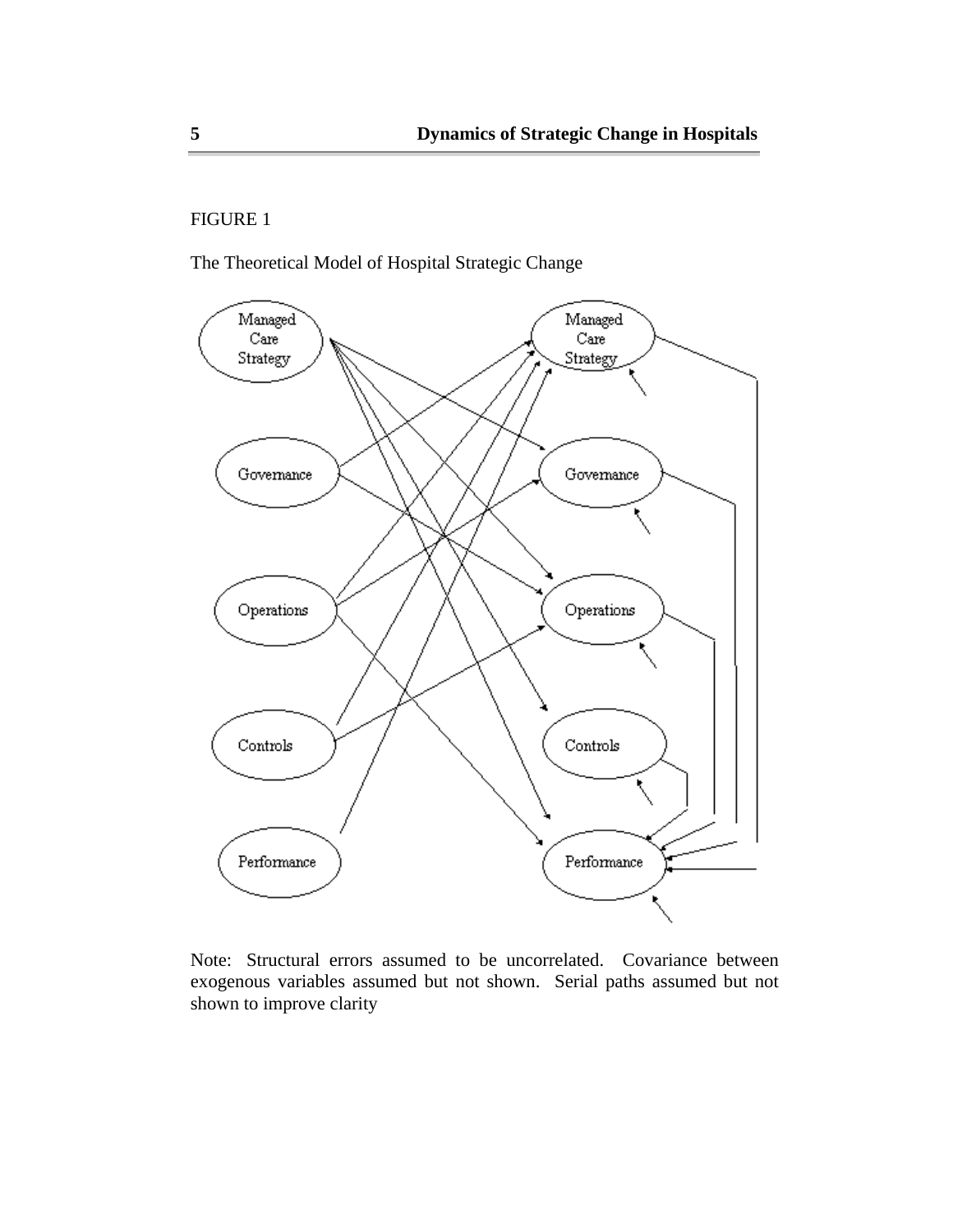Thus, a positive relationship is expected between a firm's managed care strategy at time 1 and physician involvement in a hospital's governance structure in time 2. Similarly, if physicians are involved in forming hospital policy in time 1, we would expect their influence to be felt in subsequent decisions regarding managed care strategy.

 H2: There is a reciprocal, positive relationship between managed care strategies and physician involvement in hospital governance.

 Managed Care and Operations. An important element of strategic change is how an organization alters its technology or the "work" it performs (Miller and Friesen, 1980; Zajac and Shortell, 1989) and is a major indicator of the firm's strategic orientation (Tushman and Romanelli, 1985; Marlin, Lamont and Hoffman, 1994). Since patient services provided to managed care participants are discounted, hospitals must find ways to deliver them at the lowest cost. The most common tactic has been to shift from inpatient to outpatient services. Since outpatients are not formally admitted to the hospital, such services do not carry the fixed cost burden associated with an inpatient day.

 As part of its managed care strategy, a hospital can focus attention on either inpatient or outpatient types of business. Thus, if a hospital chooses to emphasize inpatient services, its operations should be oriented toward them. In a similar way, a hospital's operational mix at time 1 should also influence the type of managed care strategies it pursues, thus a reciprocal relationship is proposed. This hypothesis is consistent with a resource based view of strategy (Mahoney and Panadian, 1992; Barney, 1991).

 H3: There is a reciprocal relationship between managed care strategies and the hospital's emphasis on inpatient or outpatient services.

 Managed Care and Control Systems. Managed care has pressured hospitals to understand their cost structure and generate more accurate information about service delivery (Traska, 1988). They must be able to determine which services are profitable, which are not, and why. This requires control systems aimed at cost accounting, patient accounting, credit and collections processes, and other fiscal services. A resource based perspective suggests that such control orientations would influence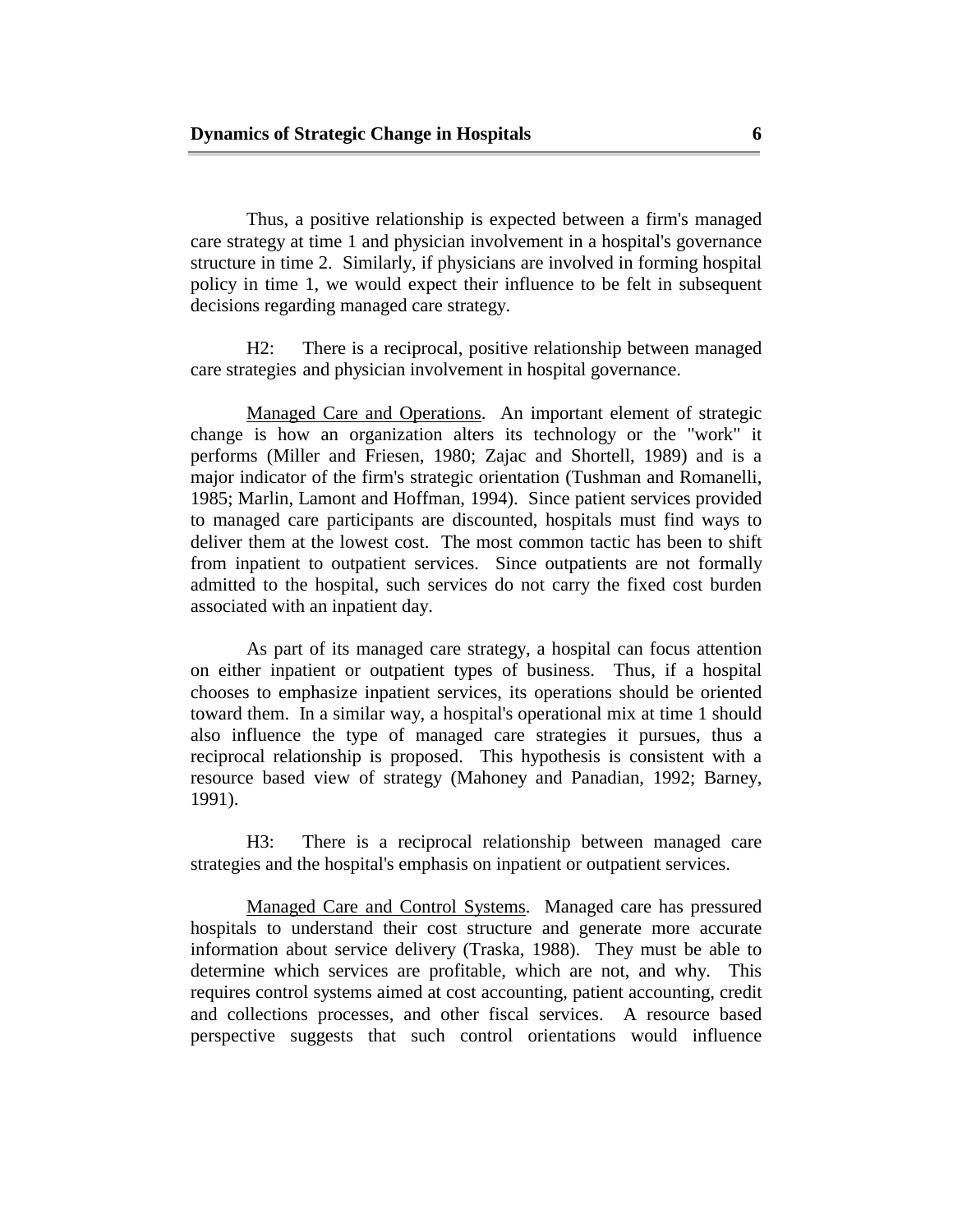subsequent managed care strategies. If hospitals possess competence in collecting patient information that allows them to understand the cost of service delivery, they can pursue managed care contracts that best fit their operational characteristics.

 H4: There is a reciprocal relationship between managed care strategies and control system orientations.

 Managed Care and Performance. Managed care strategies are expected to directly and indirectly affect performance. The direct effect is expected to be negative when performance is measured as efficiency (i.e., cost per patient day). More managed care patients should improve capacity utilization and help to spread fixed costs over a larger customer base. Similarly, the indirect effect of managed care on performance, through adjustments in operations, governance, and controls, is expected to be negative. As the organization better aligns its strategic orientation to fit the new strategy, cost per patient day should decline (Ketchen, Thomas, and Snow, 1993).

 H5a: Commitments to managed care in time 1 will have a negative direct effect on hospital efficiency in time 2.

 H5b: Commitments to managed care in time 1 will have a negative indirect effect on efficiency in time 2 through changes in managed care, governance, operations and control systems.

 Prior performance at a hospital is expected to influence strategy in a subsequent period. Because prior performance has not been a consistent predictor of strategic change (Miller and Friesen, 1980; Fombrun and Ginsberg, 1990; Goodstein and Boeker, 1991; Tushman, Virany and Romanelli, 1987), we propose the traditional negative relationship which was supported by Goes and Meyer (1991) in a similar sample of hospitals.

 H6: Poor performance (high inefficiency) in time 1 will increase commitments to managed care strategies in time 2.

## **The Relationships Among Organization Design Variables**

 The organization design variables -- governance, operations, and control -- are also expected to interact among themselves, although not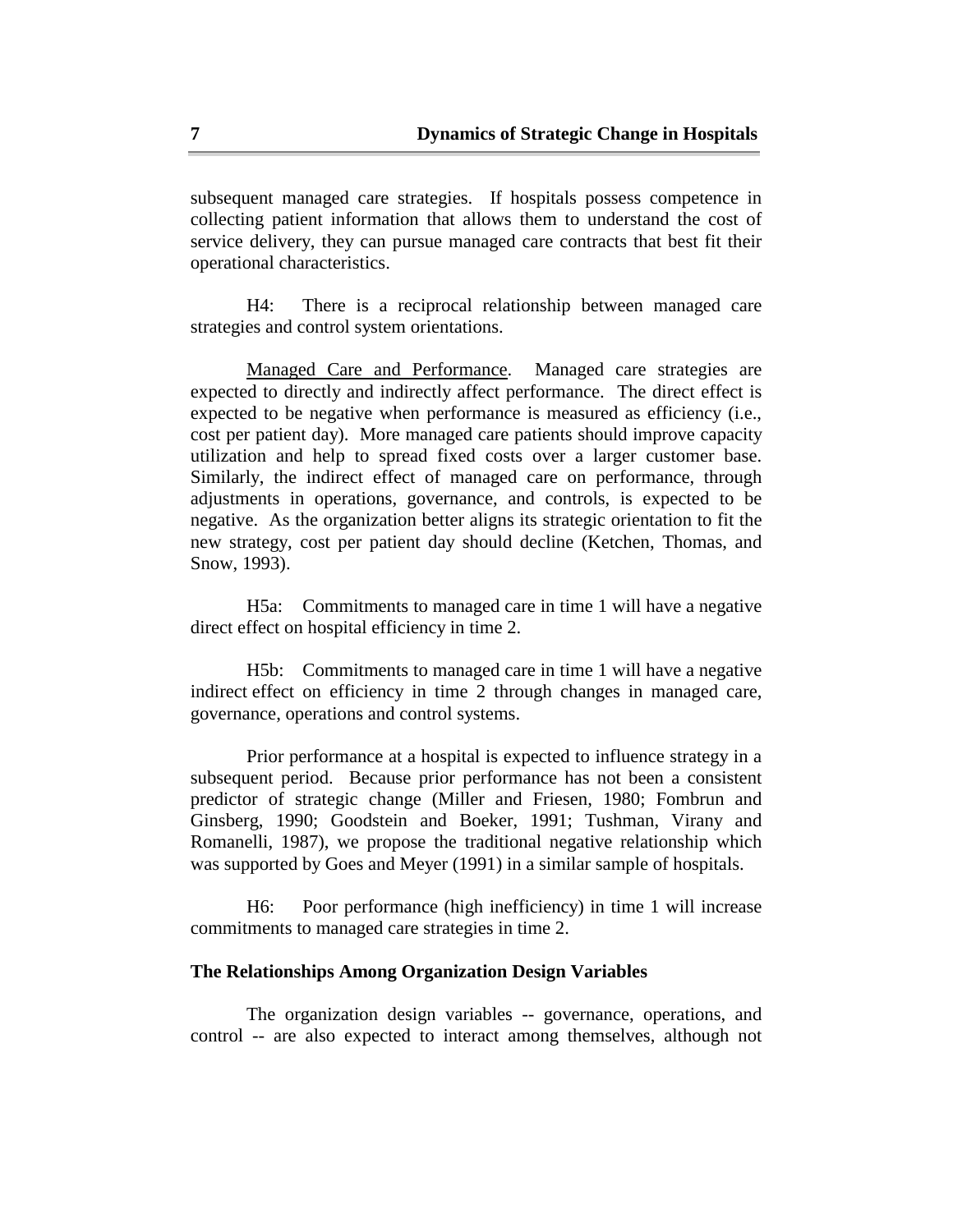always in a reciprocal fashion. Physician involvement in governance is expected to influence the hospital's operations mix and vice versa. To the extent that physicians are represented in the strategic decision making of the hospital, operations may come to resemble the wants and needs of this constituency. On the other hand, a hospital's emphasis on either inpatient or outpatient services is likely to imply that certain types of physicians should be involved in strategic decisions to support particular operational orientations.

 H7: There is a reciprocal relationship between physician involvement in governance and operational emphasis.

 Control systems are expected to influence the operational mix, but operations are not expected to influence controls. In the former relationship, we expect that the more a hospital emphasizes controls in time 1, the better able it will be to align operations to profitable services. We do not expect, however, that any particular mix of operations has any particular need for more or less control. That is, both inpatient or outpatient services require control and the correlation between a constant and a variable is zero.

 H8: Emphases on control systems in time 1 will result in changes in operational characteristics in time 2.

#### **Organization Design and Performance**

 The organization design variables are expected to directly and indirectly influence performance over time. Physician involvement in strategic decisions influences performance indirectly through operations (Hypothesis 7). Decisions that increase (or maintain) the attractiveness of a hospital through changes in its mix of inpatient and outpatient services, if aligned with the managed care strategy, should increase hospital performance.

 H9: Physician involvement in governance in time 1 will positively affect performance in time 2 through operations in time 2.

 Hypothesis 10 proposes a direct effect between operations and performance. Hospitals that emphasize inpatient or outpatient services in accordance with their managed care strategy are efficiently aligning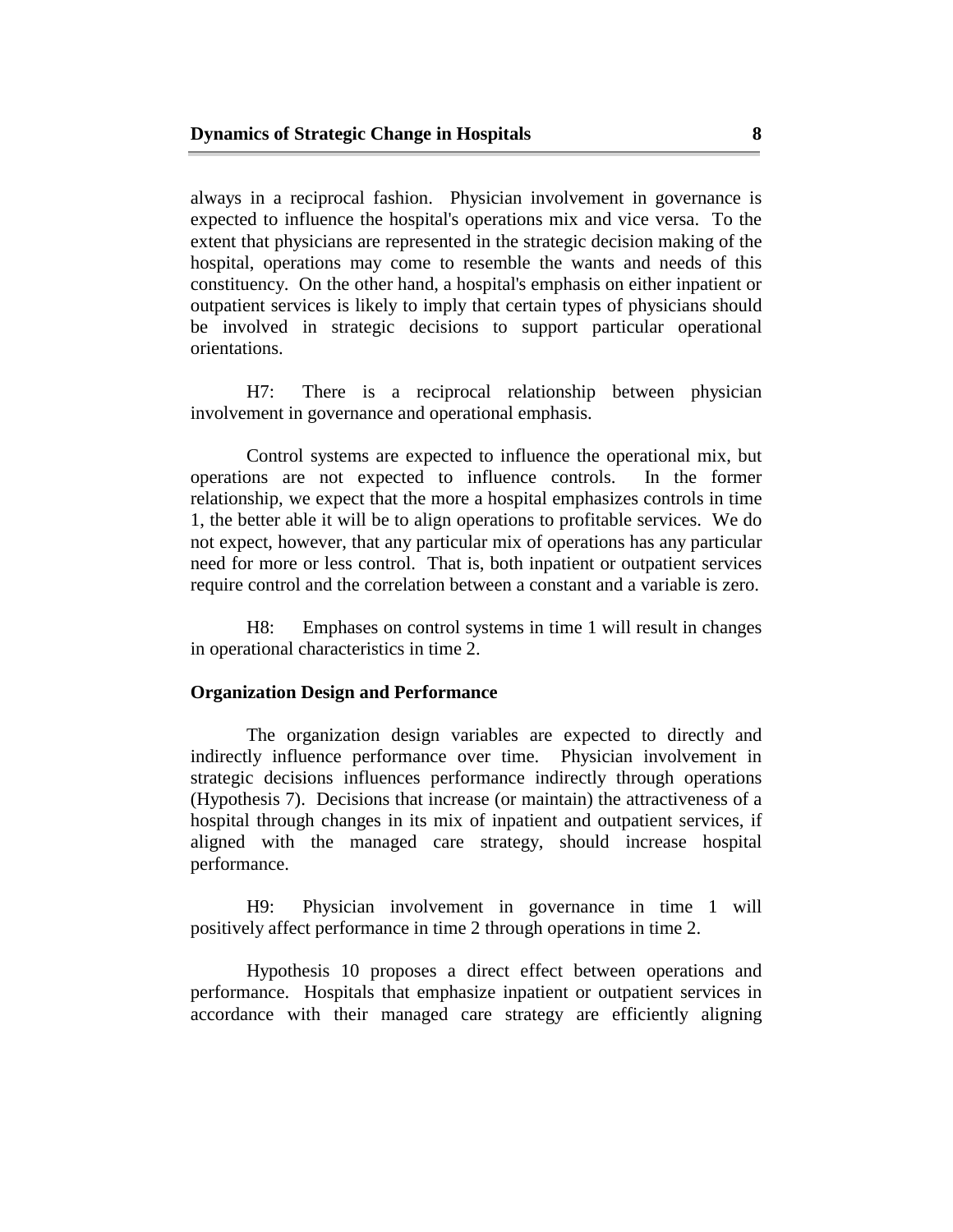operations with strategy. Such a fit is expected to result in higher performance.

 H10: Emphasis on inpatient or outpatient services in time 1 will result in performance changes in time 2.

 Finally, control systems that produce information on the hospital's services increase knowledge about operations and the areas that need attention to implement better the current strategy. Thus an indirect effect is proposed between control systems emphasis and performance through changes in operations.

 H11: Control systems emphasis in time 1 will positively affect performance in time 2 through operations.

 Performance (efficiency) is not expected to influence governance, operations, or controls which have tended, in prior research, to represent relatively "sticky" factors in change (Goodstein and Boeker, 1991).

#### **Methods**

Sample

 The data for this study come from the 1987-88 and 1991-92 Annual Hospital Financial Disclosure Surveys administered by the California Office of Statewide Health Planning and Development (OSHPD). OSHPD has collected this data with only minor changes in format since 1975-76. The Annual survey contains information on hospital structure and control, board member composition and relationships, hospital physicians, service characteristics, utilization statistics, and detailed financial data.

 The 1991-92 data represent the most recent OSHPD data available while the 1987-88 data were chosen for the following reasons. First, during this time period, "managed care" was a relatively new but growing phenomenon. Second, two years prior, the survey contained a small revision and it was believed that the 1987-88 data would be less prone to error from the change. Third, the 1987-88 period follows implementation of the prospective payment legislation (i.e., DRGs) by at least three years. This period was sufficient to assume that prospective payment was not likely to be a rival explanation for hospital change. Fourth, and perhaps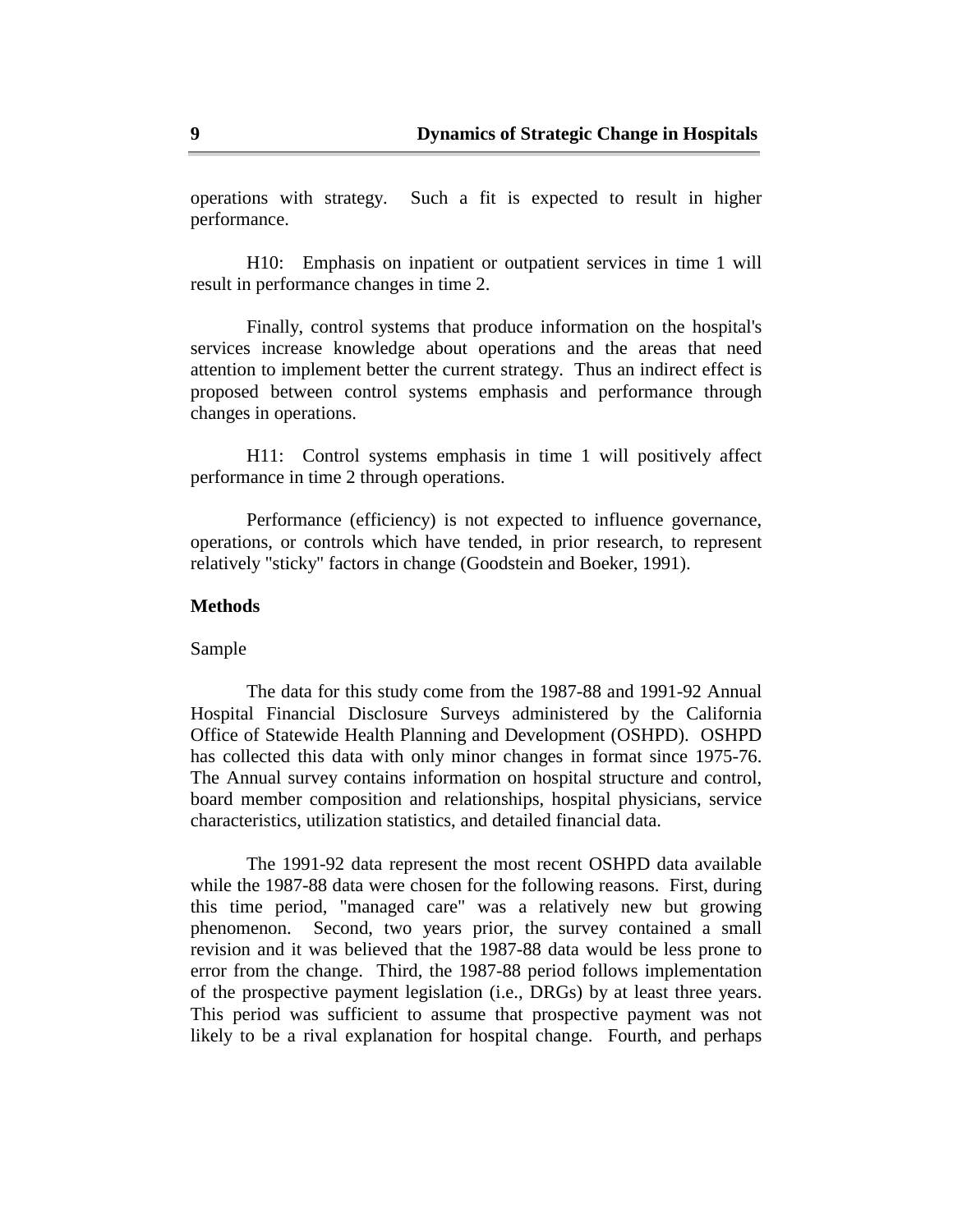most importantly, a period of four years over which to observe change seems a reasonable time frame and is similar to other studies of strategic change. Too long a time frame and the model might under represent change that occurred and then was reversed; too short a time frame might miss changes that were in the process of occurring (Arundale, 1980).

 From a total population of 589 hospitals in 1991-92, a sample of general, acute-care hospitals with over 100 beds was chosen. Focusing on larger hospitals controls for scale economies, which according to prior research, begin to decline at around 100 beds (Arnould and DeBrock, 1986). Moreover, large hospitals are more likely to face competitive markets (Arnould and DeBrock, 1986; Goodstein and Boeker, 1991). The sample also excluded state hospitals and captive HMO hospitals that do not compete for managed care contracts. Finally, the choice of data analysis technique described below is quite strict with regard to missing data. To maximize sample size, we chose to focus on the inpatient, as opposed to the outpatient, side of the managed care equation. Holding to the criteria for no missing data reduced the sample size to 123 hospitals.

 Based on conversations with user consultants at OSHPD, the data appear to be accurate and reliable. After receiving the surveys, personnel at OSHPD review the data for internal accuracy (i.e., there are several places in the survey where the same numbers, such as patient days, revenues, and costs, are requested) and discrepancies are clarified. Variables

 The following data were used to measure managed care strategy, governance, operations, controls, and performance.

 Managed care strategy. A hospital's commitment to managed care is measured by the number of inpatient days produced by managed care contracts for the 1986-87 and the 1991-92 period. This number was divided by the number of licensed beds to adjust for hospital size.

 Governance. The physician's role in governance is represented by the number of physicians on a hospital's board of directors or trustees. A physician was defined as anyone with an "M.D." suffix to his/her name or whose title represented a medical specialty, such as anesthesiologist, cardiologist, surgeon, obstetrician, and so on.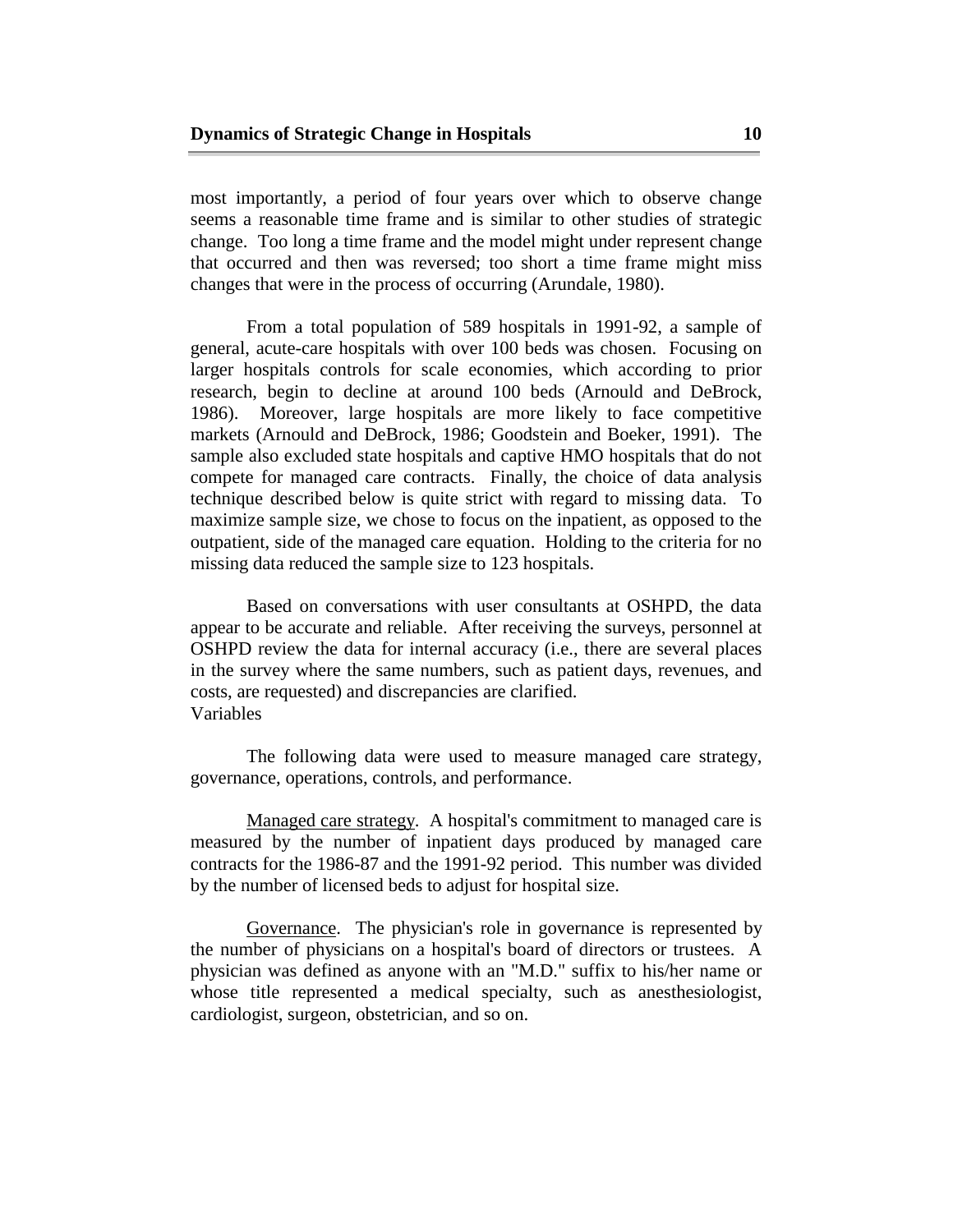Operations. The annual survey reports the total units of service for nursing and ancillary services and partitions them into inpatient and outpatient occurrences. The operations variable is the average proportion of eighteen services' total units that were accounted for by outpatients. For each service, the outpatient service units were divided by the total service units and averaged across services. The eighteen services included emergency room visits; clinic visits; surgical day care, surgery and recovery, and anesthesiology operating minutes; laboratory workload minutes; and the number of treatments or procedures in inhalation therapy, radiology, physical therapy, occupational therapy, and cardiac catheterization.

 Thus, the operations variable measures outpatient intensity of hospital services and not inpatient intensity. However, since outpatient intensity equals one minus inpatient intensity, this was not seen as problematic.

 Control systems. This was measured by the total annual direct expenses (salaries and wages, benefits, purchased services, fees, supplies, and so on) for fiscal services, including patient accounting, general accounting, credit and collections, and admissions. The annual expenditures for this account were thought to be an accurate reflection of the emphasis placed on collecting and using relevant patient, physician, and payor information. To adjust for size, this amount was divided by the total operating expenses for the hospital.

 Performance. Hospital performance was measured in terms of cost per inpatient day, where cost is represented by total annual direct operating expenditures. This variable was chosen because it reflects the emphasis of managed care on efficiency.

## Data Analysis

 The relationships and hypotheses suggested by Figure 1 were estimated simultaneously using the structural equation and panel analysis features of the LISREL VII package (Joreskog and Sorbom, 1989). Monge (1990) supported the use of this techniques for models with multiple, continuous dependent and independent variables measured on two or a few points in time.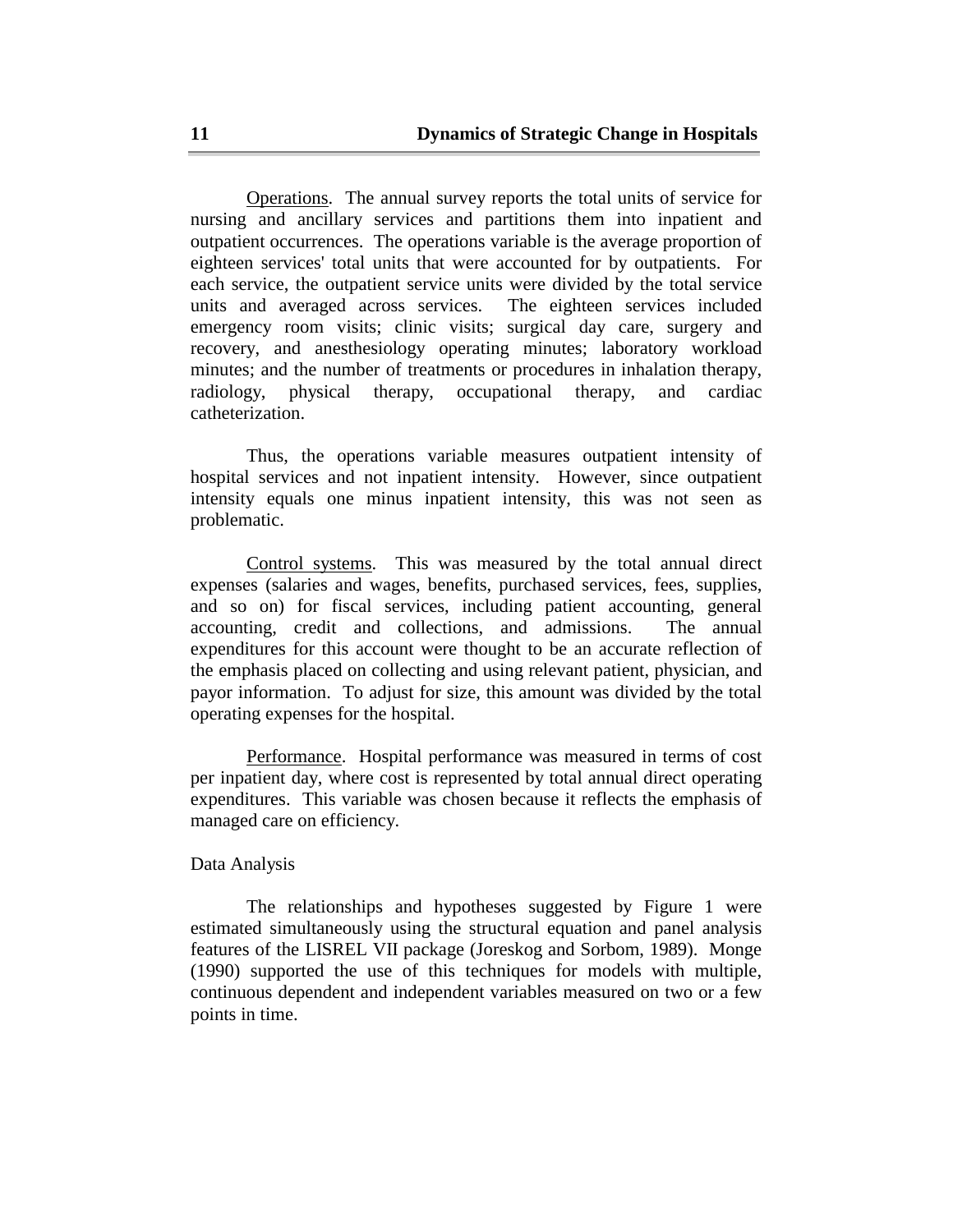Model estimation occurred under the following set of assumptions. First, each latent construct is measured by a single indicator with fixed loadings of 1.0. Second, error variances for the managed care, governance, and operations variables were fixed at 10% of the variable's variance to reflect potential errors in the reported data (considered a very small percentage) and to recognize that each indicator is an imperfect representation of the broader construct. For the control systems and performance variables, measurement was assumed to be perfect. This approach has been specifically advocated by Hayduk (1987) and James, Brett, and Mulaik (1982). Third, measurement and structural errors within and between years were expected to be uncorrelated. Finally, because the data for each of the variables, with the exception of outpatient intensity, were heavily skewed, they were transformed using the natural logarithm to normalize the distributions before submitting them to the LISREL program.

 The analysis proceeds in two steps. First, the model in Figure 1 is estimated and compared against a "null" model (Bentler and Bonett, 1980). Williams and Podsakoff (1989) suggested that a serial model is an appropriate null model for testing longitudinal data with reciprocal relationships. Thus, the serial model used in this study applies to the same variables in Figure 1 except that only relationships between a variable and itself are included. Second, the hypotheses are tested against the theoretical model. A reciprocal hypothesis is supported if both relationships are significant; it receives mixed support if only one relationship is significant; it is not supported if neither relationship is significant.

## **Results**

#### **Descriptive Statistics**

 Table 1 presents summary statistics among the variables used in the analysis.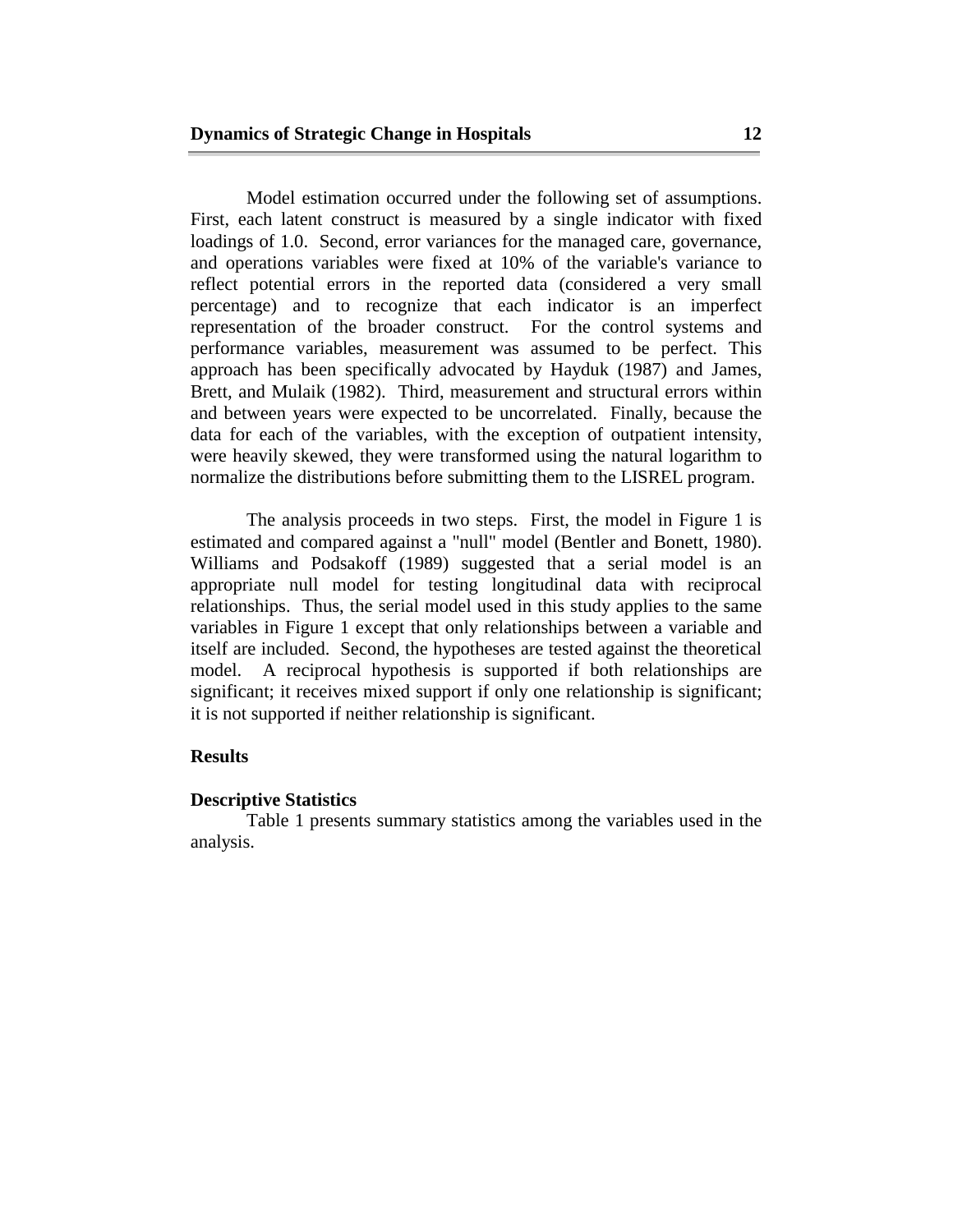| <b>Variable</b>               | $\mathbf{1}$ | $\overline{2}$ | 3       | 4       | 5       |
|-------------------------------|--------------|----------------|---------|---------|---------|
|                               |              |                |         |         |         |
| 1. Managed Care <sub>2</sub>  | 1.000        |                |         |         |         |
| 2. Governance <sub>2</sub>    | .021         | 1.000          |         |         |         |
| 3. Operations $2$             | $-.003$      | $-.229$        | 1.000   |         |         |
| 4. Controls <sub>2</sub>      | $-.029$      | .131           | .199    | 1.000   |         |
| 5. Cost/Pt. Day <sub>2</sub>  | .220         | .024           | .350    | .245    | 1.000   |
| 6. Managed Care <sub>1</sub>  | .489         | $-.036$        | .043    | $-.214$ | $-.154$ |
| 7. Governance <sub>1</sub>    | $-.088$      | .602           | $-.138$ | .201    | $-.053$ |
| 8. Operations $_1$            | $-.153$      | $-.172$        | .657    | .108    | .249    |
| 9. Controls $_1$              | $-.118$      | .007           | .174    | .412    | .137    |
| 10. Cost/Pt. Day <sub>1</sub> | .146         | $-.142$        | .117    | $-.036$ | .700    |
| Mean                          | 18.18        | 2.92           | 42.74   | .05     | 2813    |
|                               |              | 3.84           | 12.45   |         | 1500    |
| S.D.                          | 34.08        |                |         | .03     |         |
| <b>Variable</b>               | 6            | 7              | 8       | 9       | 10      |
|                               |              |                |         |         |         |
| 1. Managed Care <sub>2</sub>  |              |                |         |         |         |
|                               |              |                |         |         |         |
| 2. Governance                 |              |                |         |         |         |
| 3. Operations $2$             |              |                |         |         |         |
| 4. Controls <sub>2</sub>      |              |                |         |         |         |
| 5. Cost/Pt. Day <sub>2</sub>  |              |                |         |         |         |
| 6. Managed Care <sub>1</sub>  | 1.000        |                |         |         |         |
| 7. Governance <sub>1</sub>    | $-.100$      | 1.000          |         |         |         |
| 8. Operations <sub>1</sub>    | $-0.017$     | .022           | 1.000   |         |         |
| 9. Controls $_1$              | $-.118$      | .120           | .316    | 1.000   |         |
| 10. Cost/Pt. Day <sub>1</sub> | .005         | $-.139$        | .087    | .089    | 1.000   |
| Mean                          | 25.56        | 2.59           | 41.72   | .05     | 2426    |

TABLE 1: Descriptive Statistics for Strategic Change Variables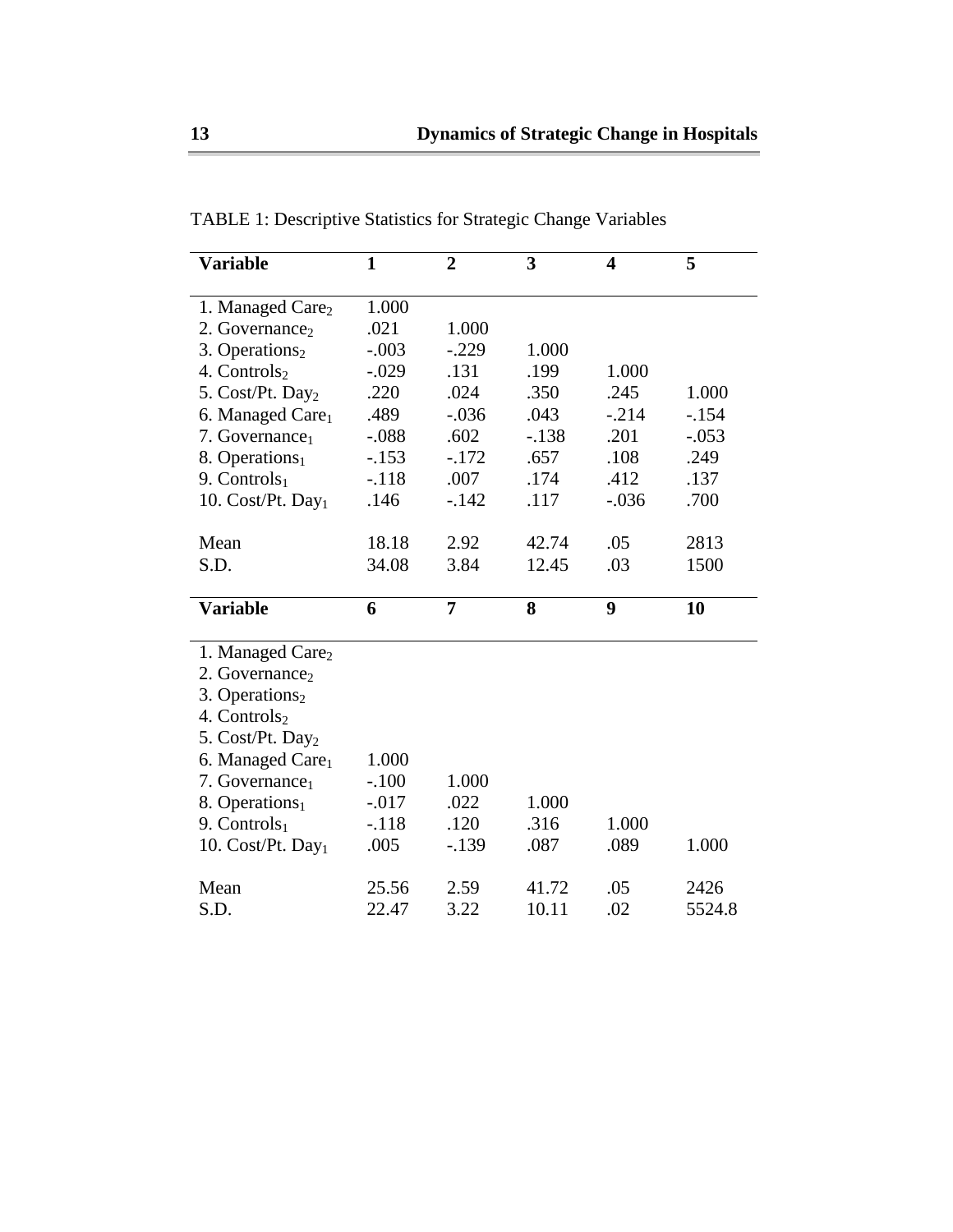#### **Model Assessment**

 Table 2 presents the relevant fit statistics for two different models: the serial (or null) model and the theoretical model as pictured in Figure 1.

The theoretical model fits the data well  $(X^2=21.56; df=14; p=.088)$ . The  $X^2/d.f$ . ratio of 1.54 is less than the guidelines suggested by Wheaton, et al. (1977) for panel models as well as the more conservative ones suggested by Carmines and McIver (1981). The decrease in Chi-square between the serial and the theoretical models ( $X^2$ <sub>diff</sub> = 87.96 = (109.52-21.56); df = 16 = (30-14);  $p < .01$ ) is more than would be expected by chance. The remaining indicators of fit, the goodness-of-fit index (GFI), the adjusted goodness-of-fit index (AGFI), and the root mean square residual (RMSR), all exceed accepted standards. The AGFI, which is slightly smaller than the GFI, indicates some inefficiency in the model. This may be the result of estimating more parameters than really necessary. Despite these positive indicators, the standardized residuals indicate that some covariances are not reproduced well. Five standardized residuals are greater than  $+2.00$ .

| Model       | Chi-<br>Square | df |      |           |          | p GFI AGFI RMSR |
|-------------|----------------|----|------|-----------|----------|-----------------|
| Serial      | 109.52         | 30 | .000 |           | .868.757 | .477            |
| Theoretical | 21.56          | 14 | .088 | .966 .867 |          | .146            |

 Table 2 Comparison of Alternative Models of Strategic Change

 The theoretical model explains 34% of managed care strategy variance; 49% of governance variance; 57% of operations variance; 20% of control systems variance; and 72% of cost per patient day variance. Compared to the serial model, these amounts of explained variance represent increases of 4%, 4%, 4%, 3%, and 8% respectively.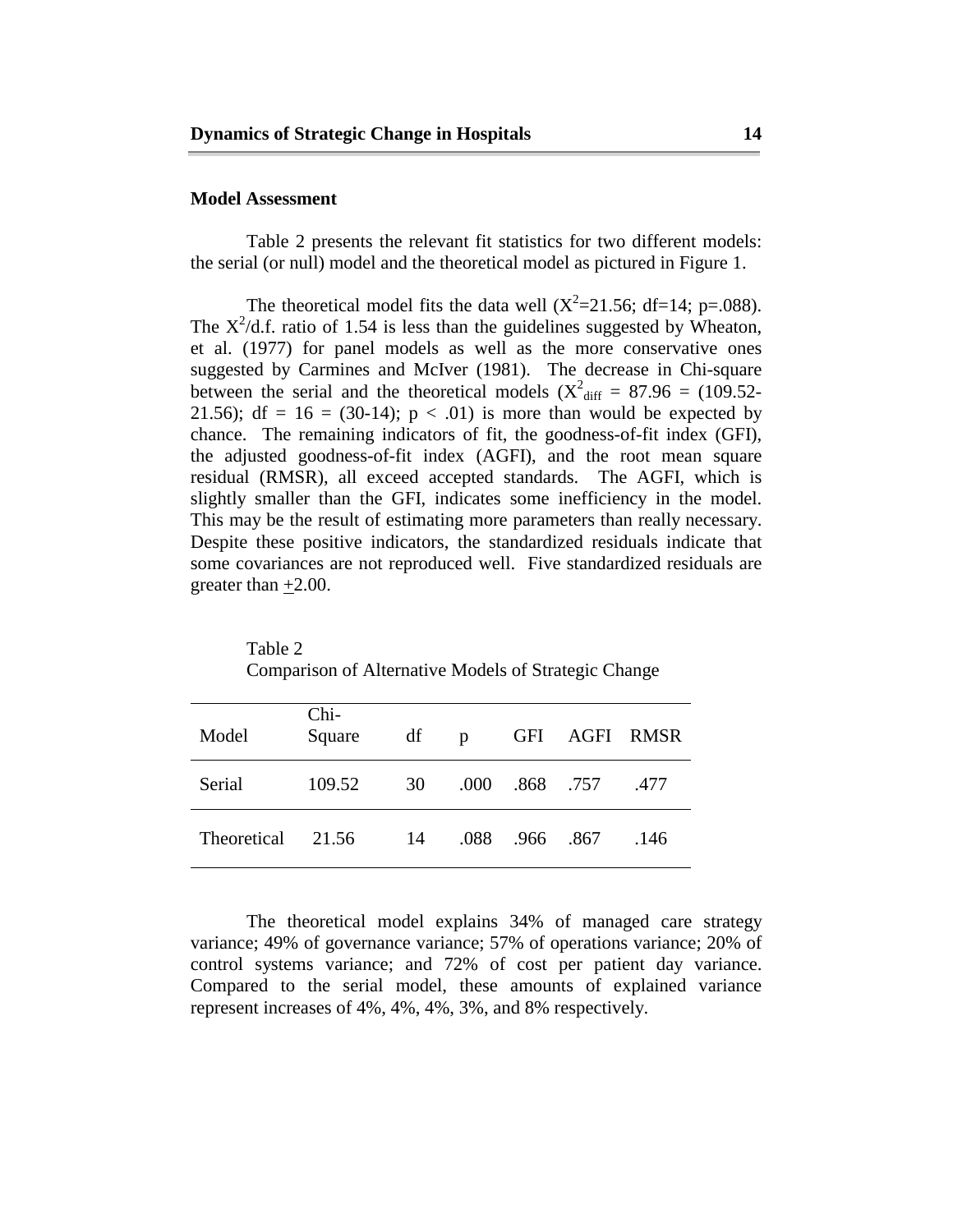The results suggest that the proposed theoretical model is a good representation of strategic change in hospitals and does a better job of modeling the relationships than a serial model. This supports the notion that organization change is more than just momentum over time. As suggested by the standardized residuals, there is room for improvement, however. Thus, it seems reasonable to accept the model, with some caution, as a starting place for hypothesis testing.

## **Summary of Findings**

 The unstandardized parameter estimates for the theoretical model are shown in Table 3, including the total, direct, and indirect effects. Table 4 summarizes the results of hypothesis testing.

 Hypothesis 1 proposed that all variables would demonstrate momentum over time. Momentum is indicated when the standardized serial parameter estimate is significantly different from both 0.0 and 1.0 (Wheaton et al., 1977). In this panel, Hypothesis 1 is strongly supported. All variables showed a strong tendency to increase over time. For example, hospitals with a relatively strong commitment to managed care strategies tended to increase their commitment.

 The next set of hypotheses (2-6) predicted reciprocal relationships between managed care and governance, operations, controls, and performance. As can be seen from Table 4, hypotheses 2 and 3 did not receive support, but hypotheses 4 received mixed support. Managed care strategies did cause changes in controls, but controls did not cause changes in managed care.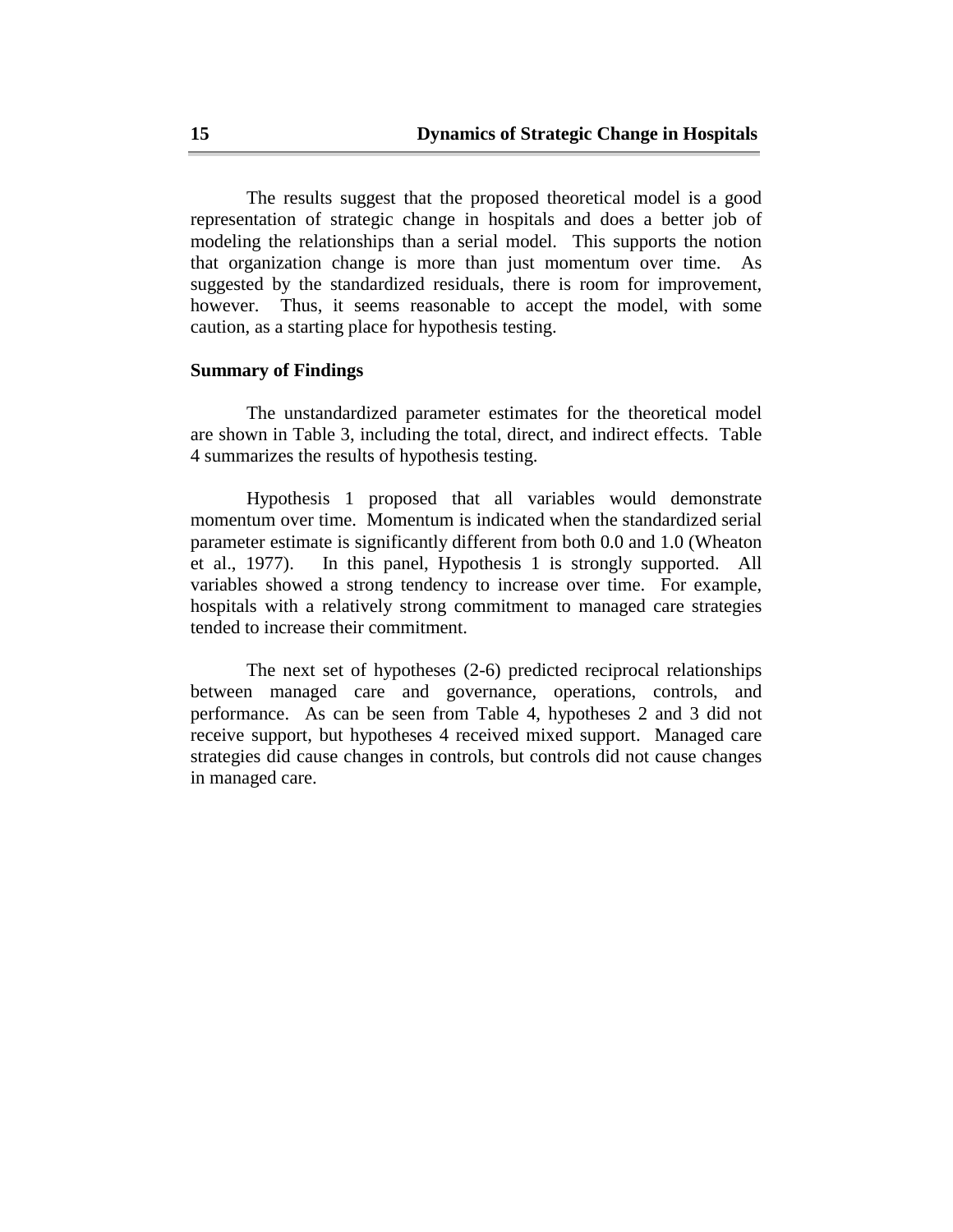| Dependent               | Independent                                                                                                                                                                   | Total               | Direct              | Indirect            |
|-------------------------|-------------------------------------------------------------------------------------------------------------------------------------------------------------------------------|---------------------|---------------------|---------------------|
| Variable                | Variable <sup>1</sup>                                                                                                                                                         | Effect <sup>2</sup> | Effect <sup>2</sup> | Effect <sup>2</sup> |
|                         | Managed                                                                                                                                                                       |                     |                     |                     |
| Outcome <sub>2</sub>    | Care <sub>2</sub> (5)                                                                                                                                                         | $-.058*$            | $-.121*$            | $.063*$             |
|                         | Governance <sub>2</sub> $(9)$                                                                                                                                                 | .035                | <b>NA</b>           | .035                |
|                         | Operations <sub>2</sub> $(10)$                                                                                                                                                | $.008*$             | .002                | $.006*$             |
|                         | Controls <sub>2</sub> $(11)$                                                                                                                                                  | .044                | <b>NA</b>           | .044                |
|                         | Outcome <sub>2</sub> (1)                                                                                                                                                      | .580*               | $.536*$             | .044                |
|                         | Managed Care <sub>1</sub>                                                                                                                                                     | $.134*$             | $.134*$             | <b>NA</b>           |
|                         | Government <sub>1</sub>                                                                                                                                                       | $.093*$             | $.093*$             | <b>NA</b>           |
|                         | Operations <sub>1</sub>                                                                                                                                                       | $.010*$             | $.010*$             | <b>NA</b>           |
|                         | Controls $_1$                                                                                                                                                                 | $.158*$             | $.158*$             | <b>NA</b>           |
|                         | Managed<br>Care <sub>1</sub>                                                                                                                                                  |                     |                     |                     |
| Controls <sub>2</sub>   | (4)                                                                                                                                                                           | $-.057*$            | $-.057*$            | <b>NA</b>           |
|                         | Government <sub>1</sub>                                                                                                                                                       | <b>NA</b>           | <b>NA</b>           | <b>NA</b>           |
|                         | Operations <sub>1</sub>                                                                                                                                                       | <b>NA</b>           | <b>NA</b>           | <b>NA</b>           |
|                         | Controls $_1$ (1)                                                                                                                                                             | .457*               | .457*               | <b>NA</b>           |
|                         | $\text{Outcome}_1$                                                                                                                                                            | <b>NA</b>           | <b>NA</b>           | <b>NA</b>           |
|                         | Managed                                                                                                                                                                       |                     |                     |                     |
| Operations $2$          | Care <sub>1</sub> (3)                                                                                                                                                         | .469                | .469                | <b>NA</b>           |
|                         | Governance <sub>1</sub> $(7)$                                                                                                                                                 | $-3.022*$           | $-3.022*$           | <b>NA</b>           |
|                         | Operations $_1(1)$                                                                                                                                                            | $.921*$             | $.921*$             | <b>NA</b>           |
|                         | Controls $_1(8)$                                                                                                                                                              | $-1.729$            | $-1.729$            | <b>NA</b>           |
|                         | $\text{Outcome}_1$                                                                                                                                                            | <b>NA</b>           | <b>NA</b>           | <b>NA</b>           |
|                         | Managed<br>Care <sub>1</sub>                                                                                                                                                  |                     |                     |                     |
| Governance <sub>2</sub> | (2)                                                                                                                                                                           | .019                | .019                | <b>NA</b>           |
|                         | Governance <sub>1</sub> $(1)$                                                                                                                                                 | $.713*$             | $.713*$             | <b>NA</b>           |
|                         | Operations <sub>1</sub> $(7)$                                                                                                                                                 | $-.015*$            | $-0.015*$           | <b>NA</b>           |
|                         | Controls $_1$                                                                                                                                                                 | <b>NA</b>           | <b>NA</b>           | <b>NA</b>           |
|                         | $\text{Outcome}_1$                                                                                                                                                            | <b>NA</b>           | <b>NA</b>           | <b>NA</b>           |
|                         | Managed<br>Care <sub>1</sub>                                                                                                                                                  |                     |                     |                     |
| Managed                 | (1)                                                                                                                                                                           | .489*               | .489*               | <b>NA</b>           |
| Care <sub>2</sub>       | Governance <sub>1</sub> $(2)$                                                                                                                                                 | $-.018$             | $-.018$             | <b>NA</b>           |
|                         | Operations <sub>1</sub> $(3)$                                                                                                                                                 | $-0.015$            | $-0.015$            | <b>NA</b>           |
|                         | Controls $_1(4)$                                                                                                                                                              | $-.088$             | $-.088$             | <b>NA</b>           |
|                         | Outcome <sub>1</sub> $(6)$                                                                                                                                                    | $.327*$             | $.327*$             | <b>NA</b>           |
|                         | $1$ The number in parentheses indicates the corresponding hypothesis.<br>$2$ An asterisk (*) indicates that the parameter estimate is at least 1.96 times its standard error. |                     |                     |                     |

TABLE 3: Total, Direct and Indirect Effects for Cost per Patient Day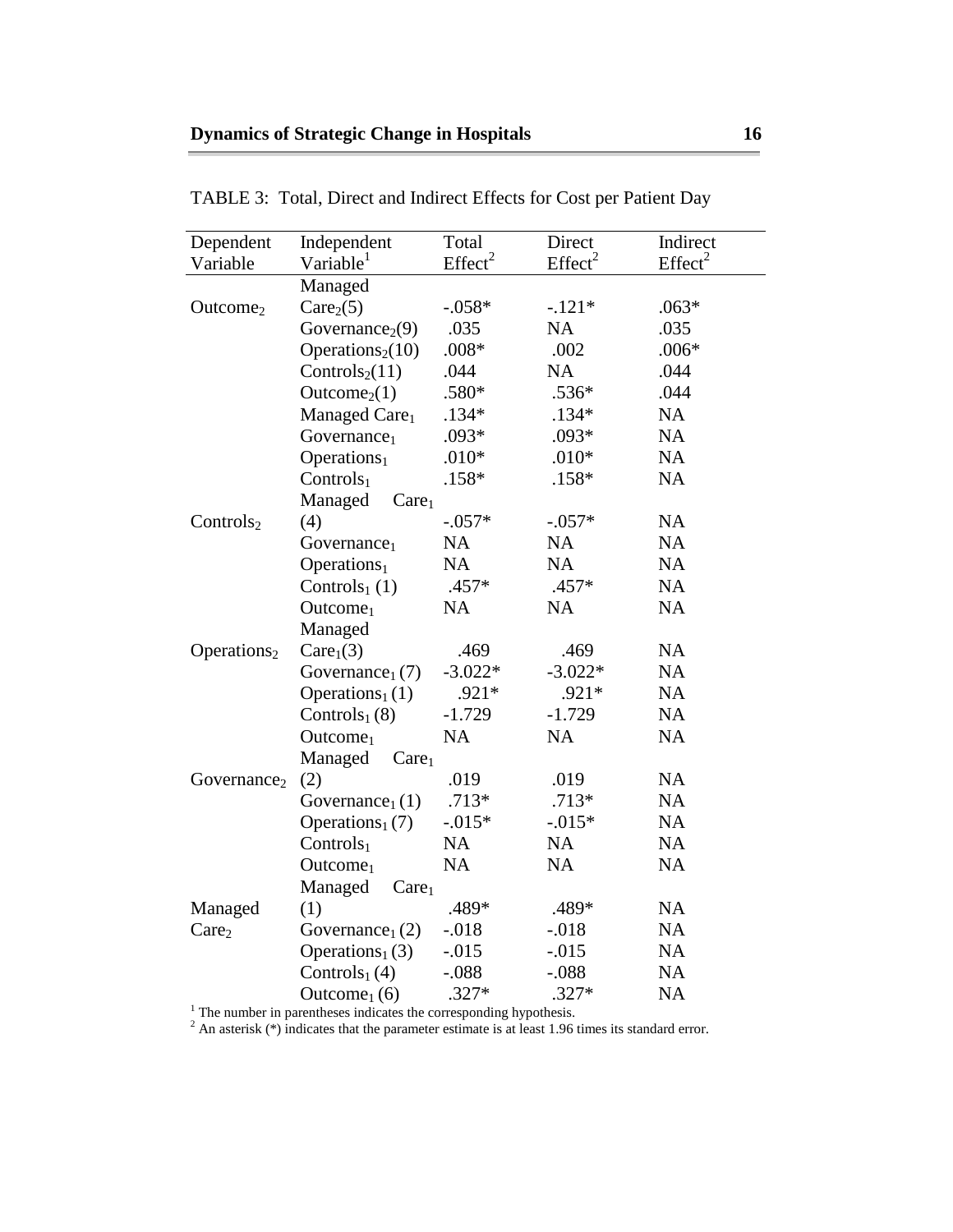| Tribed is resents of hypothesis results                     |                             |  |
|-------------------------------------------------------------|-----------------------------|--|
| Hypothesis                                                  | Result                      |  |
| H1: Momentum over time                                      | Strongly supported          |  |
| H <sub>2</sub> : Managed care and Governance                | Not supported               |  |
| H3: Managed care and Operations                             | Not supported               |  |
| H4: Managed care and Controls                               | Mixed supported             |  |
| $H5a$ :<br>Managed care --->Performance Supported<br>Change |                             |  |
| (negative and direct)                                       |                             |  |
| H5b: Managed care --->Performance Not supported<br>Change   |                             |  |
| (indirect)                                                  |                             |  |
| H6: Performance ---> Managed Care Supported<br>Change       |                             |  |
| H7: Governance and Operations                               | Supported                   |  |
| H8: Controls ---> Operations Change                         | Not supported               |  |
| H9: Governance ---> Performance Change<br>(indirect)        | Not supported               |  |
| H10: Operations ---> Performance Change                     | <b>Moderately Supported</b> |  |
| H11: Controls ---> Performance Change<br>(indirect)         | Not supported               |  |

TABLE 4: Results of Hypothesis Testing

 Hypotheses 5 and 6 concerned the relationship between performance and managed care strategies. Hypothesis 5a is supported. The negative direct effect (-.121) suggests that managed care participation in the late 1980s improved hospital efficiency (cost per patient day) in the early 1990s.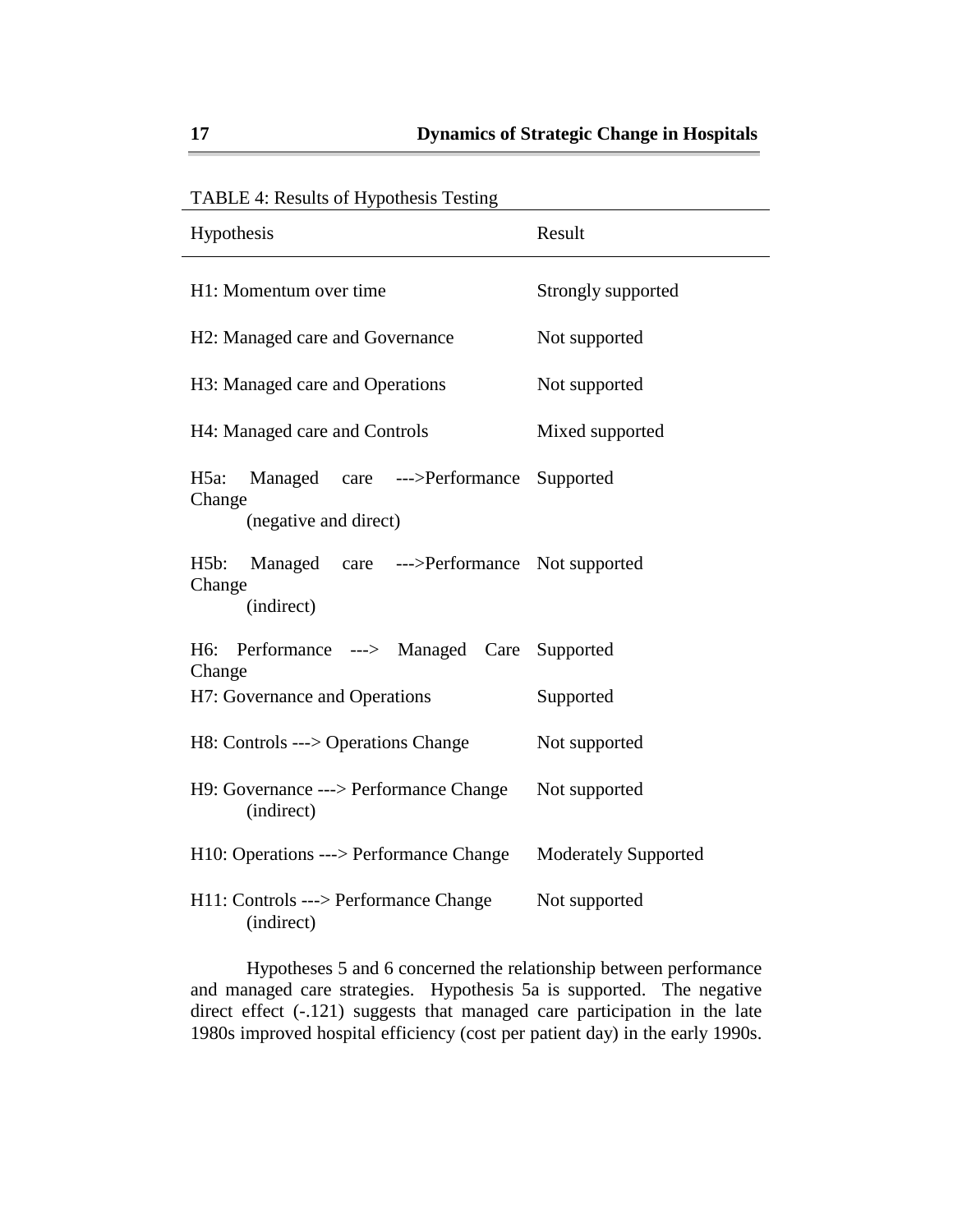Hypothesis 5b is tested by noting the significant total (-.048) and indirect (.063) effects of managed care on performance in Table 3. The indirect of .063 does not support the hypothesis. Moreover, 95% of this effect is accounted for by the path between managed care in time 1 and cost per patient day in time 2 through managed care strategies in time 2. This is neither the predicted path nor the predicted direction and therefore Hypothesis 5b is not supported.

 Hypothesis 6 is supported. Hospitals with relatively high costs per patient day (poor performance) were more likely to increase their commitments to managed care in the subsequent period.

 The next set of hypotheses (7 and 8) examined the relationships between different organization design variables over time. The reciprocal relationship between governance and operations (Hypothesis 7) was supported while Hypothesis 8, the influence of control systems emphasis on operations change, was not supported.

 The final set of hypotheses (9-11) predicted relationships between the organization design variables and performance. Hypotheses 9 and 11 were not supported. Hypothesis 10 receives moderate support. The total effect (.008) of operations on performance was positive and significant but is mostly accounted for by the significant indirect effect (.006) through operations in time 2 whereas a direct relationship was predicted.

#### **Discussion**

 The purpose of this research was to develop and test a longitudinal model of hospital strategic change. Despite the growth in research on hospitals, relatively few studies have addressed the internal dynamics of hospital change. Organizational changes are either ignored or the focus is on strategy per se rather than on the internal architecture that brings a strategy to life.

 The theoretical model of hospital strategic change fit the data well, but support for the individual hypotheses were mixed. Six of the 12 hypotheses were not supported. In the paragraphs that follow, we discuss and interpret these results.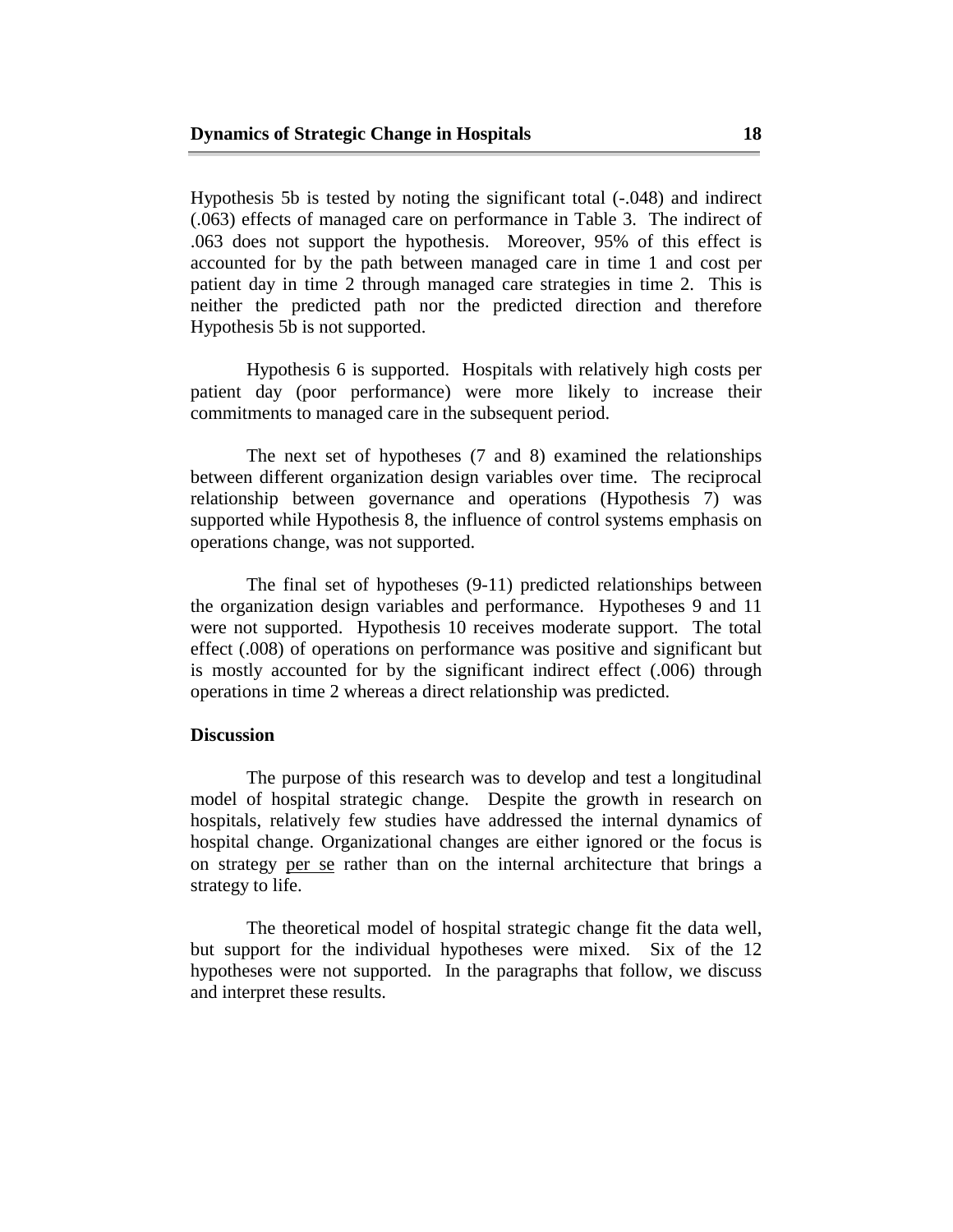## **Changes In Strategic Orientation**

 The strong indication of momentum in the variables suggests that California hospitals in the late 1980's and early 1990's were in a period of transition. Although there is a plethora of literature noting the inability of organizations to adapt to their environments, the hospitals in this sample made significant changes in both strategy and organization design. The source of change in a particular aspect of strategic orientation was most often commitment to that aspect in the prior period. Hospitals committed to managed care strategies in 1986-87 increased their commitment in the early 1990's; hospitals with strong inpatient orientations in their operations in the earlier period increased that orientation in the later period; and so on. This supports the research of Miller and Friesen (1980) and others who find that momentum in the direction of change dominates organization adaptation. However, such momentum should not be confused with stability. Far from being stuck, frozen with inertia, and unable to adapt to their environments, the hospitals in this study did change their strategies, operations, and control systems. Moreover, serial relationships alone represented a poor fit to the data.

 Other sources of change in a hospital's strategic orientation also exist, although support was mixed for the relationships proposed between managed care and organization design variables. Managed care strategies were only able to influence control systems in the subsequent period, and the effect was negative. Hospitals more involved in managed care strategies in the late 1980's spent less on control systems tracking patients, physicians, and payors in the early 1990s. As noted below, this may be an artifact of the sample.

 The only other significant relationship between organization design variables was the reciprocal relationship between physician involvement in governance and operations. It appears that hospitals

did alter their emphasis on inpatient or outpatient services in response to physician involvement on the board of directors and that operational emphases do impact board make up. These results elaborate on the findings of Goodstein and Boeker (1991). They found that changes in board composition were positively related to service additions but unrelated to service divestitures. The data here suggest that hospitals can and do shift their service offerings from one form of delivery to another in response to governance changes.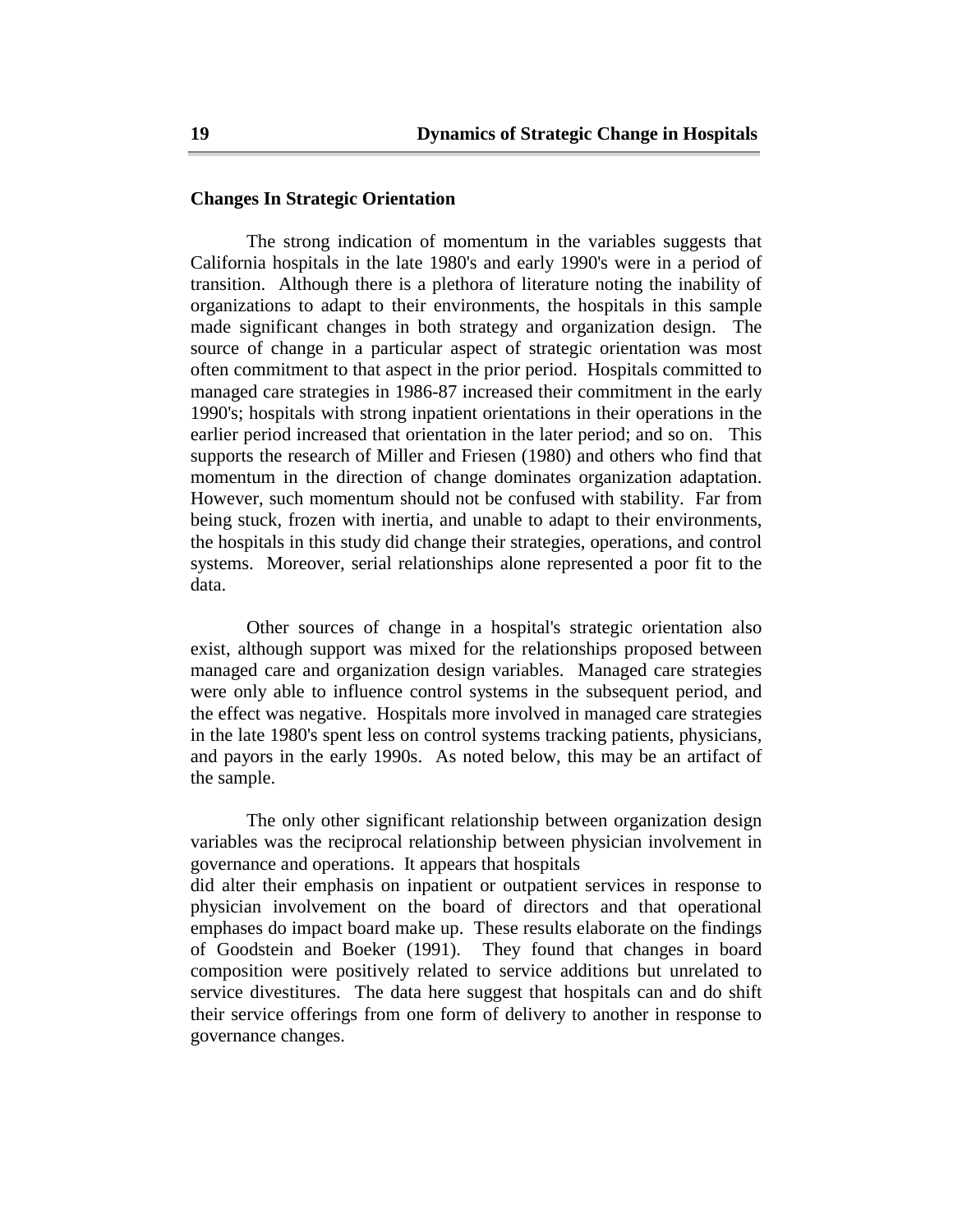Given its expected primacy, managed care's general lack of influence on organization design may be an artifact of the sample. Because of the "no missing data" constraint, the research sample contained only hospitals that had managed care contracts during both periods, and consequently may underrepresent hospitals who entered managed care for the first time. The sampled hospitals may have already made the adjustments in governance, operations, and controls as a result of their initial entry into the managed care market. This would explain the negative relationship between managed care strategies in time 1 and control emphases in time 2. If a hospital has already responded to a change in strategy with an increased emphasis on control systems, that emphasis might appropriately be scaled back four years later and resources allocated to more productive projects.

 Contrary to expectations, governance, operations, and control systems emphasis had no effect on subsequent increases in managed care strategies. The influence of governance in this model was limited to changes in operations despite the pervasive effects found by others. Physician involvement did not influence managed care strategy nor did managed care strategy affect the number of physicians on the board. Other variables might better capture physician involvement with the hospital including physician status as hospital based vs. non-hospital based and other legal linkages such as owned physician practices.

 Although not a particular focus of this study, operations' and control systems' lack of influence on managed care strategies or other variables calls to question the basis of the resource based view of strategy formulation. This perspective argues that, over time, hospitals will leverage those competences or capabilities aligned with managed care strategies by increasing hospital commitment to these strategies. While hospitals in this sample increased their commitment to managed care, it was not because of operational mixes or control systems emphases. Hospitals may be unaware of their competencies and how they can be used to exploit opportunities. This represents an area for future research.

 Another surprise was the lack of influence by control systems. The industry press is full of admonitions about the importance of a strong information and control function given the need to control costs of service delivery and health care reform. As noted above, the lack of results here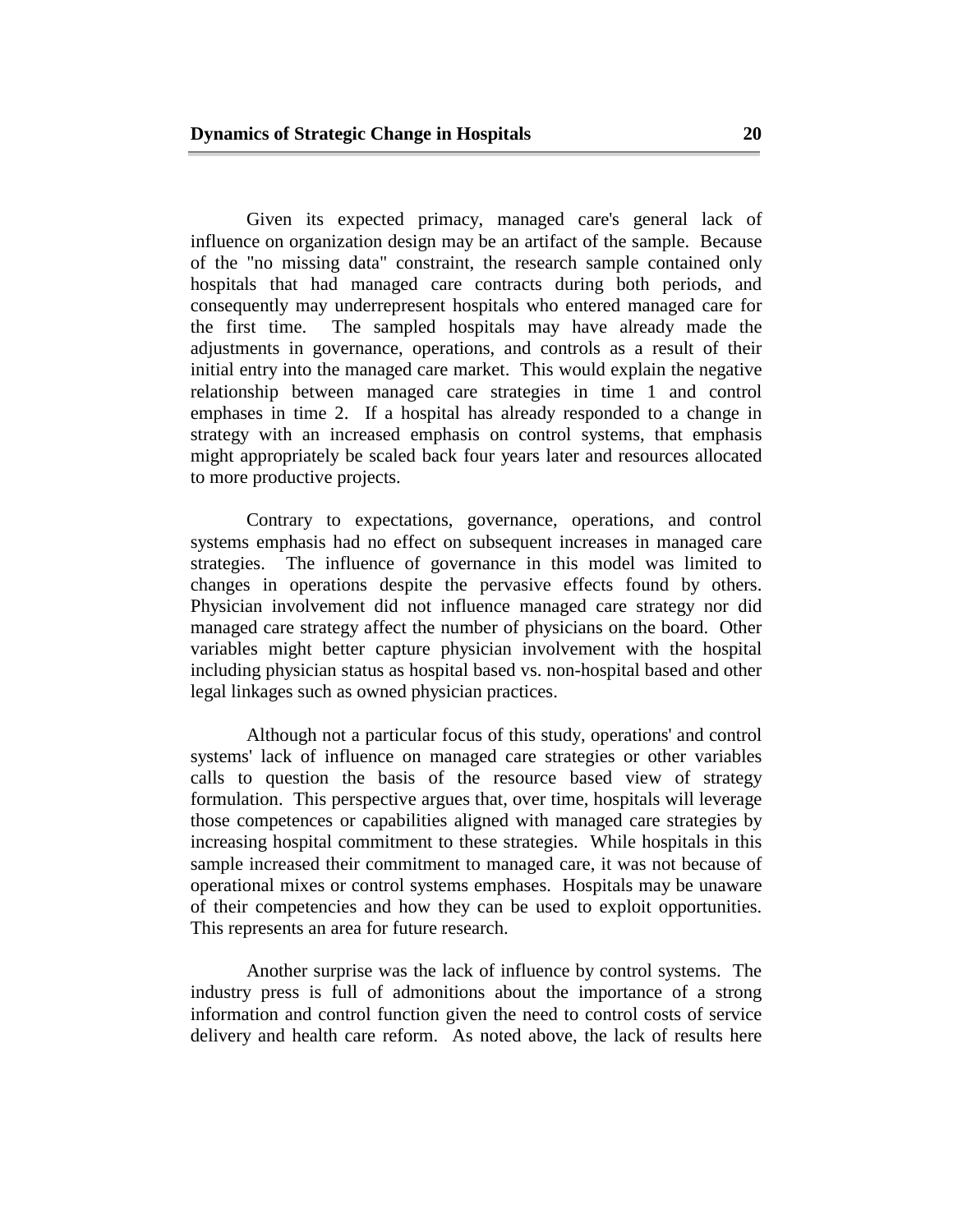may also be a function of prior commitments to managed care and its concomitant commitment to control systems. This seems less likely an explanation given the considerable investment required in information and control systems.

#### **Strategic Orientation And Performance**

 There was generally good support for the performance hypotheses. Hospitals with low performance (high cost per patient day) were more likely to increase their commitment to managed care strategies over time. The influence of performance on strategic change has received mixed support, but the findings here are consistent with hospital studies by Goes and Meyer (1991) and Goodstein and Boeker (1991). Goes and Meyer found that low hospital performance was predictive of a change in strategic orientation while Goodstein and Boeker found no relationship between low performance and additions/deletions of service. The data here support the conclusion that performance pressures are an important impetus to strategic change.

 Managed care strategies helped hospital efficiency over time. By the late 1980s, participation in managed care strategies was a fait accompli and hospitals committed to this strategy enjoyed a direct benefit to performance. The more inpatient volume a hospital had in an earlier time period, the more efficient it was in a later period. This finding is most likely the result of efficiencies in capacity utilization.

 However, the significant, indirect effect between managed care and performance through the organization design variables, while expected, was in the wrong direction and did not operate as expected. The data suggest an overall negative relationship between managed care and performance, but a positive indirect effect through managed care strategy in time 2. Early commitments to managed care strategies were followed by increased commitments that subsequently raised hospital inefficiency.

 One explanation for this effect is that strategic change, in the short run, has a negative impact on performance. Strategic change may require some period of time to bear fruit. Our data suggest that the lag may be quite long even in an industry where the pace of change is quite high. If that is valid, then researchers need to be very careful when interpreting cross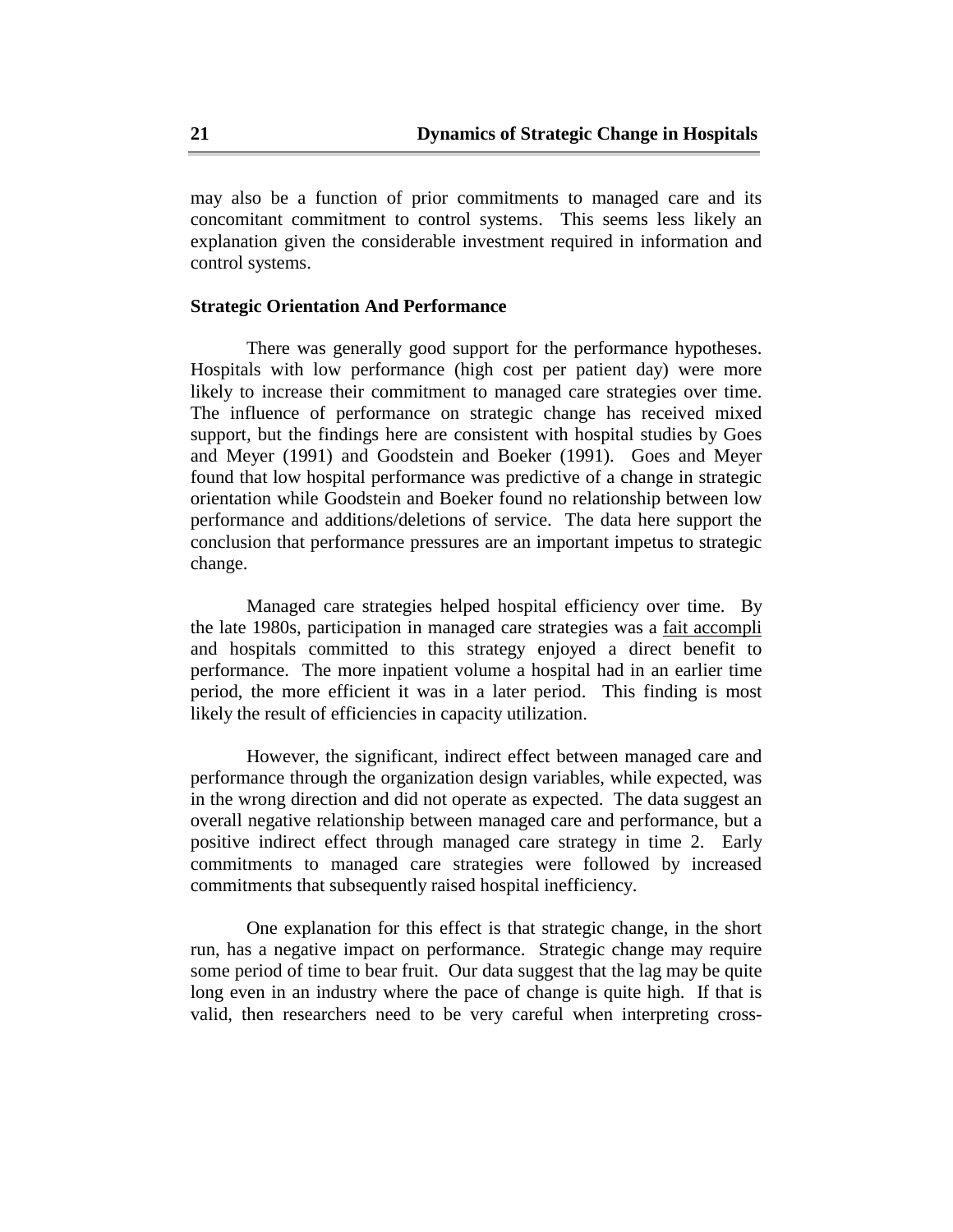sectional studies of strategy and performance that do not account for this lagged effect.

 A second explanation for not finding the expected indirect effect between managed care and performance through changes in governance, operations, and controls is that organization design is really not that important to performance. A key issue in strategy is the relative effect of strategy formulation and implementation. The data here suggest that strategy's impact is positive and direct over the long term but negative over the short term. Organization design variables, on the other hand, had no long term performance effect, but did have a mixed short term effect. Some variables were associated with improvements in efficiency (i.e., operational mix) while others hurt efficiency (i.e., governance and controls). Given their cross-sectional nature, however, we cannot make any causal speculations.

#### **Limitations Of The Study**

 This study has several limitations that should be kept in mind. First, each dimension of strategic orientation was measured with only one variable. Other indicators for governance, operations, and controls might better tap these dimensions. Our acknowledgment of this fact, by arbitrarily assigning a 10% error variance, does not alleviate the problem completely. Future studies should utilize multiple measures to improve the representation of the latent constructs.

 Second, care should be taken to generalize these results to other industries. Hospitals are somewhat unique in their and diffused power structures and operational complexities. Physicians, regulators, and insurers, as well as managers and technically trained employees all share a measure of influence in a hospital that is difficult to find in other industries. In addition, the breadth and interdependence of services in a hospital are quite complex.

 Third, despite the call for more longitudinal research, the number of empirical attempts at modeling dynamic processes is small and the impact of our simple and straightforward assumptions are unknown. Researchers familiar with LISREL know that a model's fit to the data can be improved dramatically by freeing error covariances. Further theoretical work is needed on guidelines for specifying longitudinal models of this type.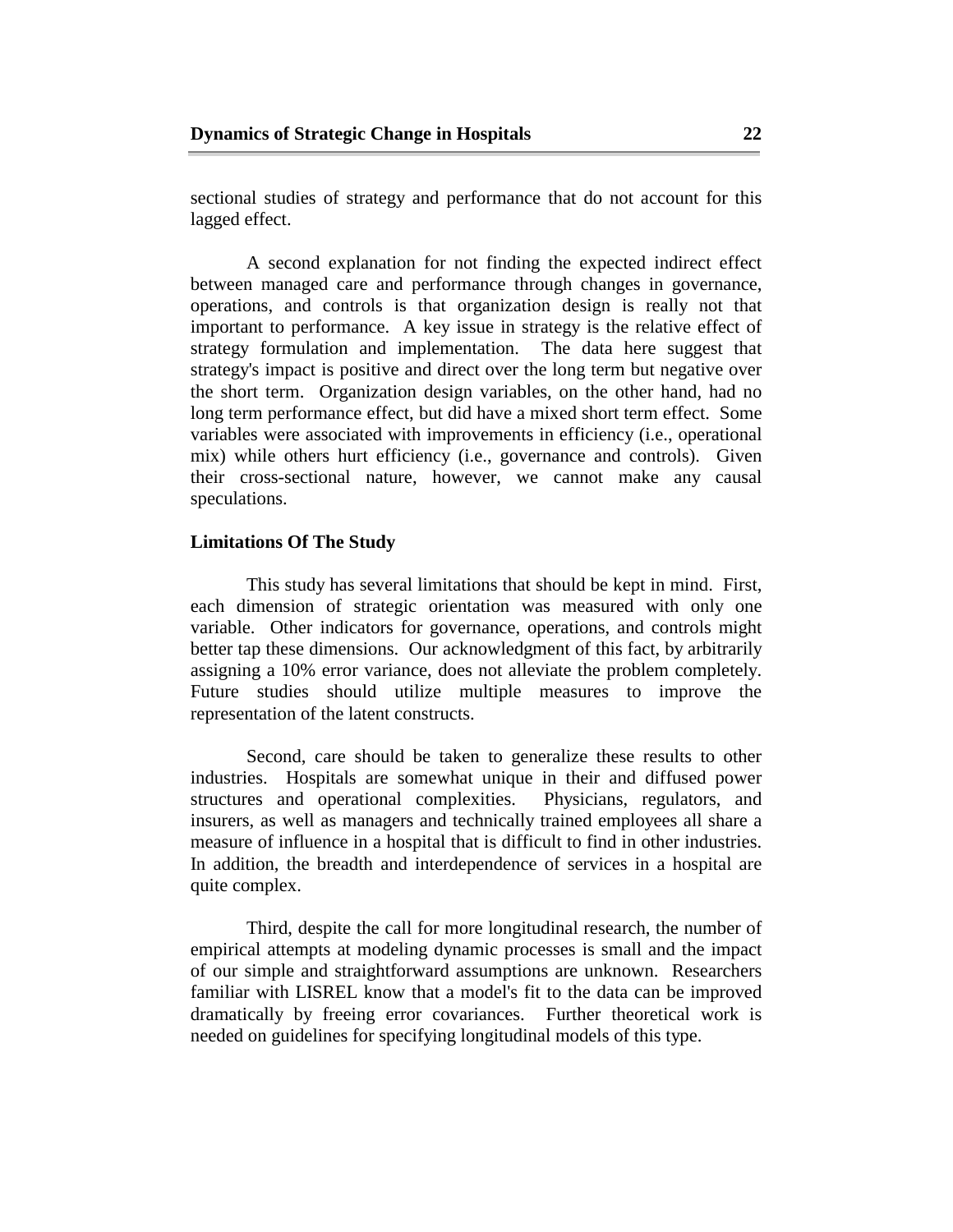#### **Conclusions**

 This study supports a momentum model of strategic change. A hospital's strategic orientation tends to develop and change along an established trajectory. Far from implying stability or inertia, such changes are also guided by performance and other variables within a strategic orientation. The longitudinal model used here represents a good start in specifying the relationships between variables of strategic orientation over time. In addition, it provides a means for unraveling the impact of strategic change on performance, a complex process that warrants additional research.

## **References**

- Aldrich, H.E. Organizations and Environments. Englewood Cliffs, N.J.: Prentice-Hall, 1979.
- Alexander, J.A. and T. L. Amburgey. "The dynamics of change in the American hospital industry: Transformation or selection?" Medical Care Review (1987): 279-321.
- Arnould, R.J. and L.M. DeBrock. "Competition and market failure in the hospital industry: A review of the evidence," Medical Care Review (1986): 253-292.
- Arundale, R.B. "Studying change over time: Criteria for sampling from continuous variables," Communication Research 7 (1980): 227-263.
- Astley, W.G. and A.H. Van de Ven. "Central perspectives and debates in organization theory," Administrative Science Quarterly 28 (1983): 245-273.
- Barney, J.B. "Firm resources and sustained competitive advantage," Journal of Management 17 (1991): 99-120.
- Bentler, P.M. and D.G. Bonett. "Significance tests and goodness of fit in the analysis of covariance structures," Psychological Bulletin 88 (1980): 588-606.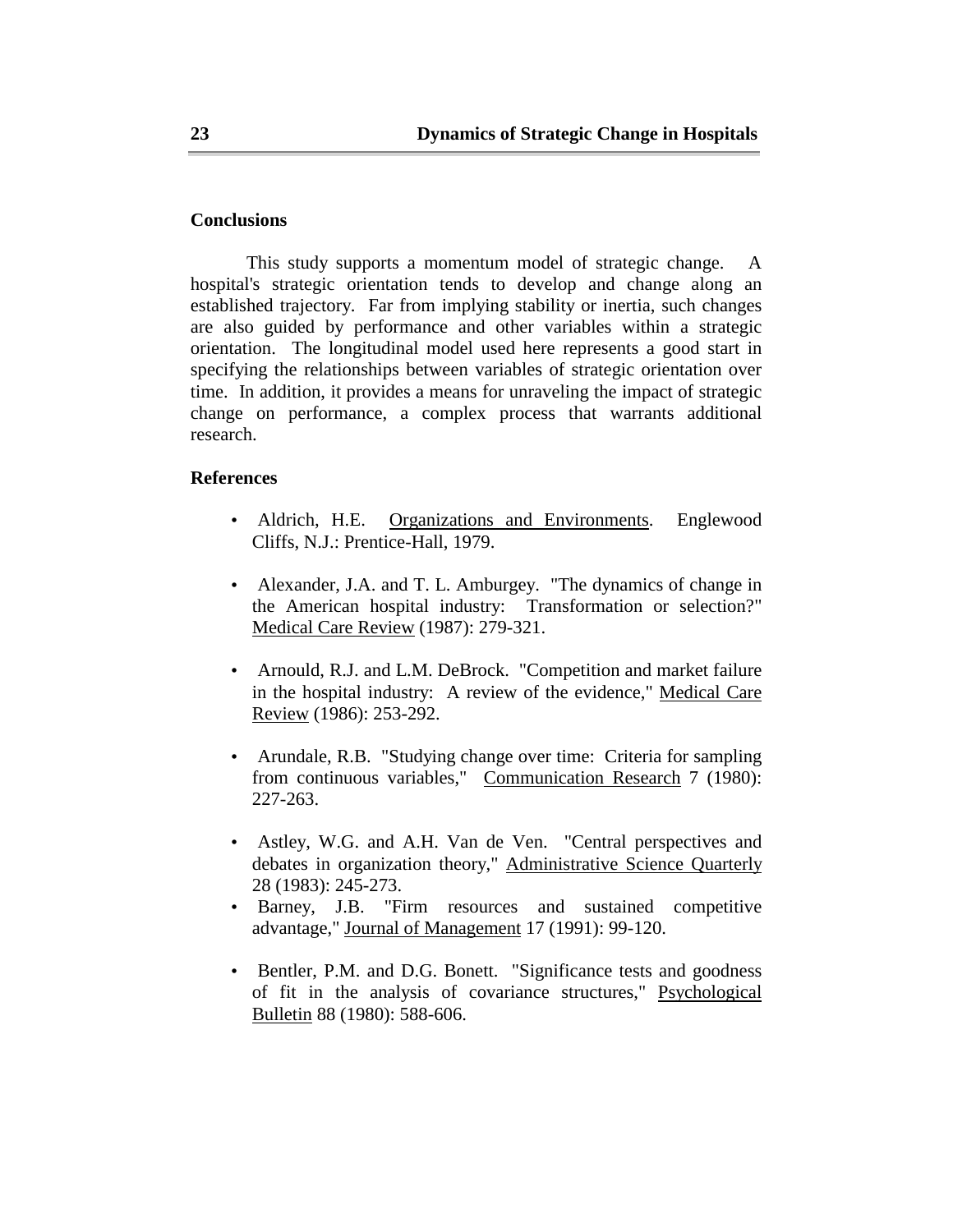- Fennell, M.L. and J.A. Alexander. "Governing boards and profound organizational change in hospitals," Medical Care Review 46 (1989): 157-189.
- Fombrun, C. and A. Ginsberg. "Enabling change in corporate aggressiveness," Strategic Management Journal, 11 (1990): 297- 308.
- Friedman, E. "Managed care: Where will your hospital fit in?" Hospitals (April, 1993): 18-23.
- Ginn, Gregory O. and Reuben R. McDaniel. "Strategic adaptation in the hospital industry," Academy of Management Proceedings, 47th Annual Meeting, New Orleans, LA., 1987.
- Goes, J.B. and A.D. Meyer. "Patterns of strategic change, environmental change, and performance: A longitudinal study of California hospitals." Academy of Management Proceedings, 51st Annual Meeting, San Francisco, CA., 1991.
- Goodstein, J. and W. Boeker. "Turbulence at the top: A new perspective on governance structure changes and strategic change," Academy of Management Journal 34 (1991): 306-330.
- Greiner, L.E. and A. Bhambri. "New CEO intervention and dynamics of deliberate strategic change," Strategic Management Journal 10 (1989): 67-86.
- Hayduk, L.A. Structural Equation Modeling with LISREL. Baltimore: John Hopkins Press, 1987.
- Hinings, C.R. and R. Greenwood. The Dynamics of Strategic Change. Oxford, England: Basil Blackwell, 1988.
- Hrebiniak, L.G. and W.F. Joyce. "Organizational adaptation: Strategic choice and environmental determinism," Administrative Science Quarterly, 35 (1985): 336-349.
- James, L.R., S.A Brett, and S.A. Mulaik. Causal analysis: Assumptions, models, and data. Beverly Hills: Sage, 1982.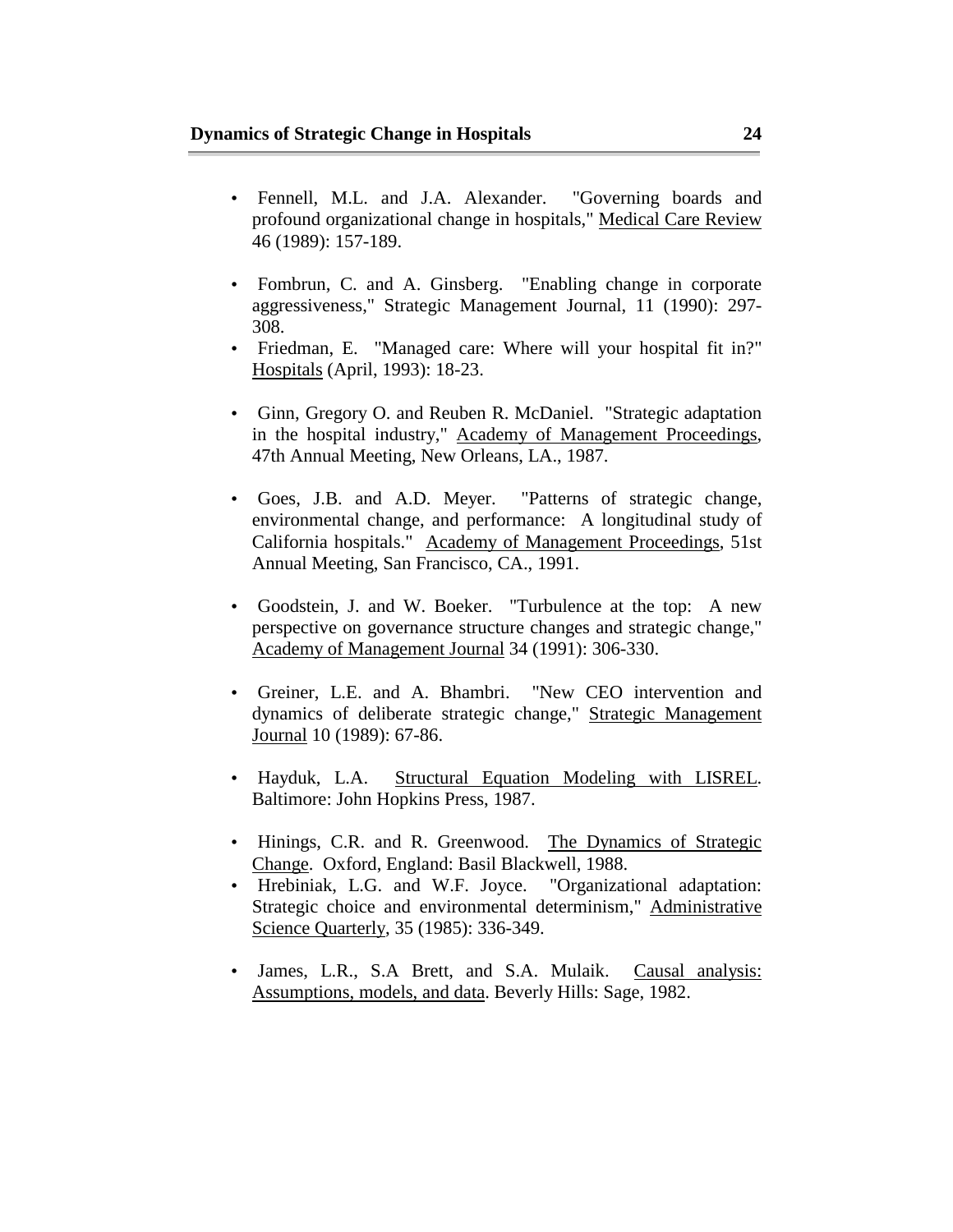- Johnson, J. "Dynamic diversification: Hospitals pursue physician alliance, 'seamless' care," Hospitals (February, 1992): 20-27.
- Joreskog, K.G. and D. Sorbom. LISREL VII: Analysis of linear structural relationships by the method of maximum likelihood. Mooresville, IN: Scientific Software, 1989.
- Ketchen, D.J., J.B. Thomas, and C.C. Snow. "Organizational configurations and performance: A comparison of theoretical approaches," Academy of Management Review 36 (1993): 1278- 1313.
- Kimberly, J.R. and E.J. Zajac. "Strategic adaptation in health care organizations: Implications for theory and research," Medical Care Review 42 (1985): 267-302.
- Lane, P.M. and J.D. Lindquist. "Hospital choice: A summary of the key empirical and hypothetical findings of the 1980s," Journal of Health Care Marketing (1988): 5-20.
- Lant, T.K., F.J. Milliken and B. Batra. "The role of managerial learning and interpretation in strategic persistence and reorientation: An empirical exploration," Strategic Management Journal 13 (1992): 585-608.
- Longest, B. "An external dependence perspective of organizational strategy and structure: The community hospital case," Hospital and Health Services Administration 26 (1981): 50- 69.
- Mahoney, J.T. and J.R. Panadian. "The resource-based view with the conversation of strategic management," Strategic Management Journal 13 (1992): 363-380.
- March, J.G. "Footnotes on organizational change," Administrative Science Quarterly 26 (1981): 563-597.
- Marlin, D., B.T. Lamont, and J.J. Hoffman. 1994. "Choice situation, strategy, and performance: A reexamination," Strategic Management Journal 15: 229-239.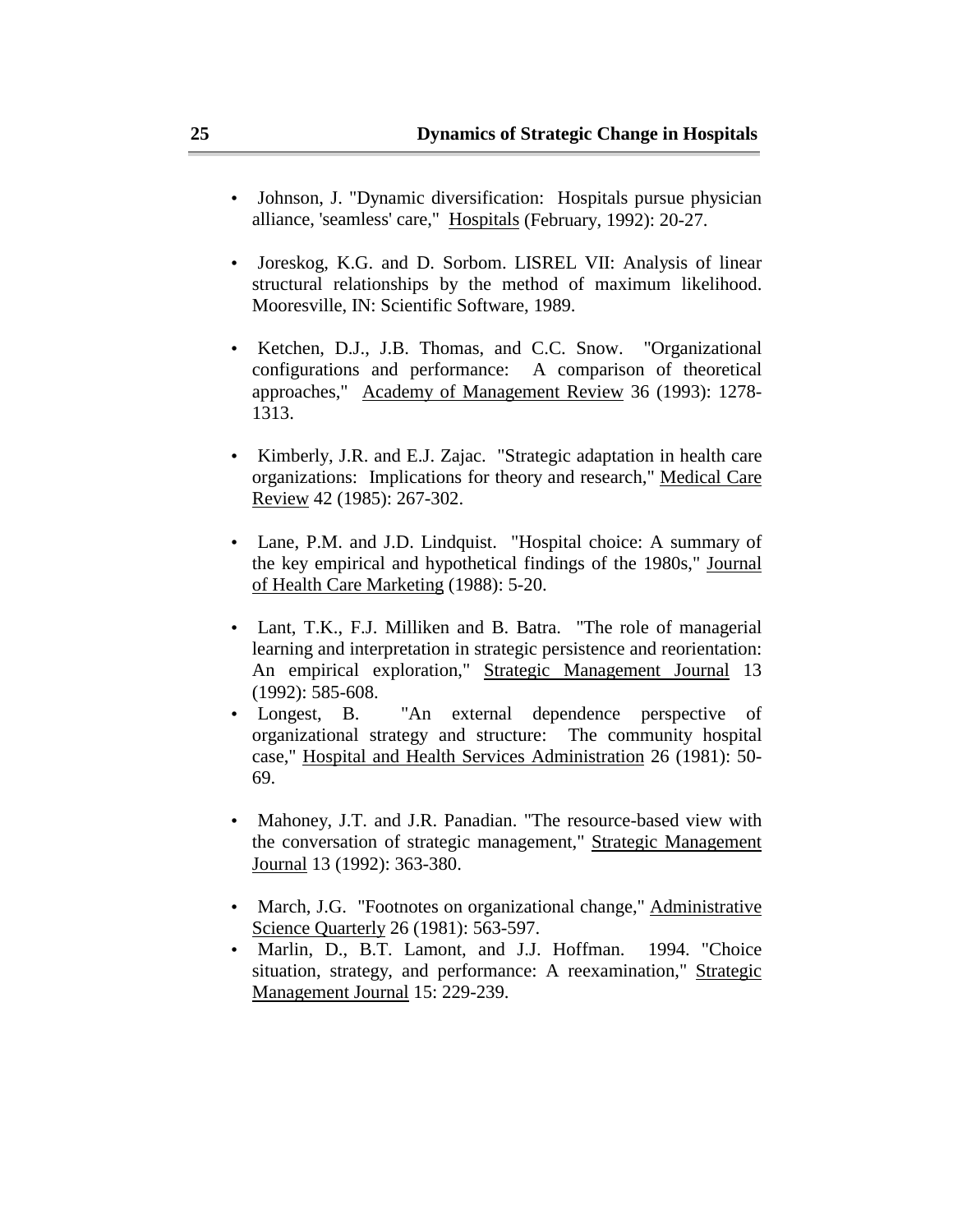- Meyer, A.D., G. R. Brooks, and J.B. Goes. "Environmental jolts and industry revolutions: Organizational responses to discontinuous change," Strategic Management Journal 11 (1990): 93-110.
- Meyer, A.D., A.S. Tsui, and C.R. Hinings. "Configurational approaches to organizational analysis," Academy of Management Journal 36 (1993): 1175-1195.
- Miles, R.E. and C.C. Snow. Organizational Strategy, Structure and Process. New York: McGraw-Hill, 1978.
- Miller, D. and P.H. Friesen. "Momentum and revolution in organizational adaptation," Academy of Management Journal 23 (1980): 591-614.
- Miller, D. and P.H. Friesen. Organizations: A Quantum View. Englewood Cliffs, N.J.: Prentice-Hall, 1984.
- Monge, P. "Theoretical and analytical issues in studying organizational processes," Organization Science 1 (1990): 406-430.
- Peters, Joseph P. and Simone Iseng. Managing strategic change in Hospitals: Ten Success Stories. Chicago: American Hospital Association, 1983.
- Porter, M.E. "Towards a dynamic theory of strategy," Strategic Management Journal 12 (1991): 95-117.
- Smith, K.G. and C.M. Grimm. "Environmental variation, strategic change and firm performance: A study of railroad deregulation," Strategic Management Journal 8 (1987): 363-376.
- Tushman, M.L. and E. Romanelli. "Organizational evolution: A metamorphosis model of convergence and reorientation." In L.L. Cummings and B. Staw (Eds.), Research in Organizational Behavior (Vol. 7, pp. 171-222). Greenwich, CT: JAI Press, 1985.
- Tushman, M.L., B. Virany, and E. Romanelli. "Effects of CEO and executive team succession: A longitudinal analysis." Columbia University, working paper, 1987.